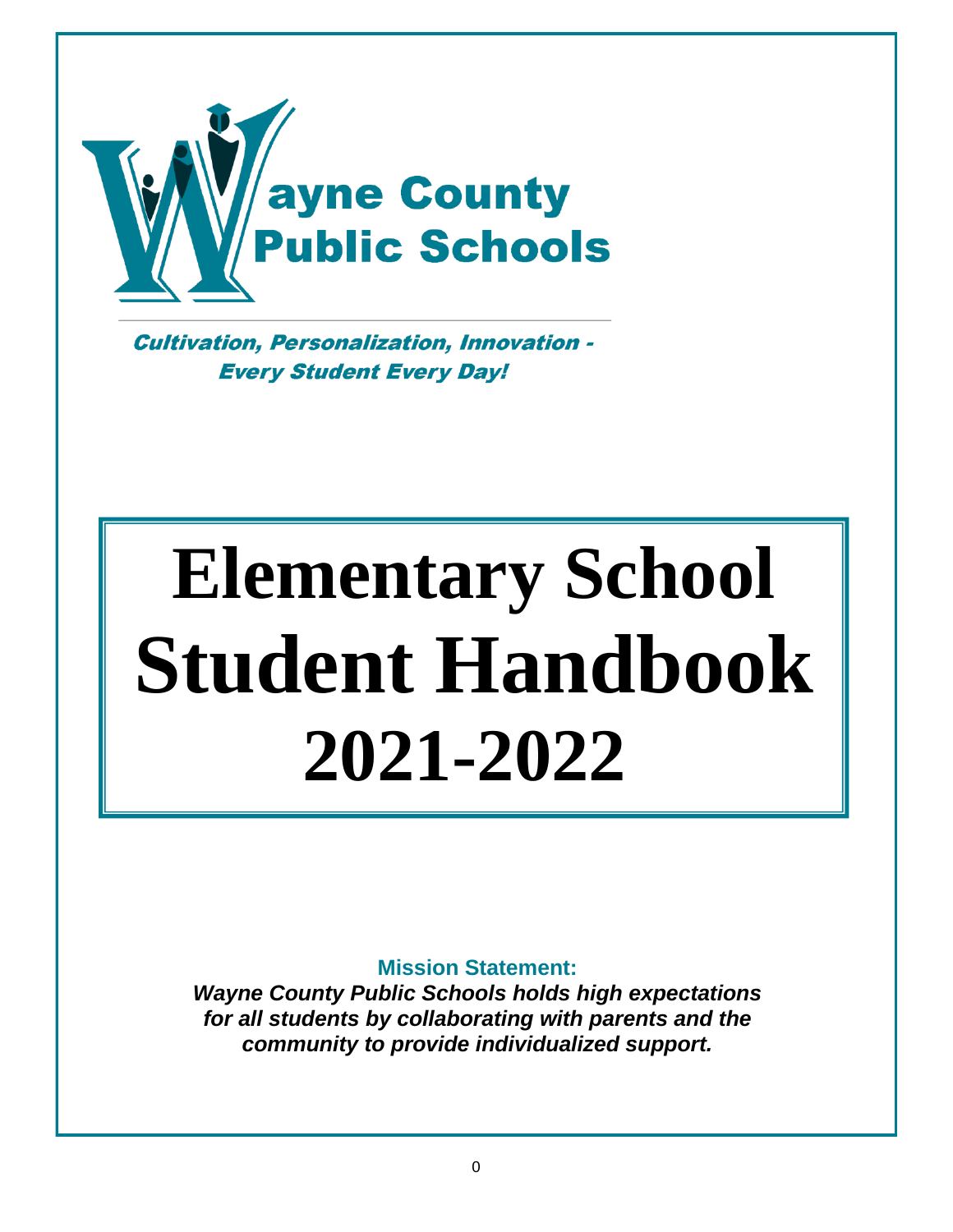# Stay Connected! Stay Connected!

# important information... or to share it. It's never been easier to access news and



and information that you want.<br>The Democratic The Democratic Theorem and Democratic Theorem and Democratic Theorem and Democratic Theorem and Visit the district website, and click on the Parent Resources tab to access the login closures & delays, news events, and much more  $\sim$ Just go to Google Play or Apple iTunes to download **Parent Portal:** The PowerSchool Parent Portal allows parents to access real-time information including attendance, grades and assignments. page.

> **K12 Payment Center:** Make online meal payments using your credit card, check your child's cafeteria account balance, get low balance alerts for your child's account by email and see daily meal transactions for your main and see daily mean handcollene for year.<br>child. Go to the district website and click on the  $M<sub>o</sub>$  YouTube Channel. We use all the  $2<sub>o</sub>$ Parent Resources tab to access the login  $\mathsf{age}.$  While notice  $\mathsf{case}$ page.

> **Mobile App:** The WCPS mobile app provides. **Hammed Internative up stated as called strategies**. information system that important from and events. Go to Google Play or Apple iTunes to download the app to your mobile device. families immediate updates about school

to PowerSchool and the Canvas Learning Management System. Students can go to the district website and click on the Student our choice and short of the season. Resources tab to access the login page. **NCEdCloudIAM:** This site connects students

school safety concerns anonymously with Safe2SpeakUp. Students can download the Wayne County Public Schools app to access website to any the sensor<br>this reporting tool. **Safe2SpeakUp:** Report bullying and other

www.waynecountyschools.org www.waynecountyschools.org Twitter / Facebook / Instagram @WayneCountyPS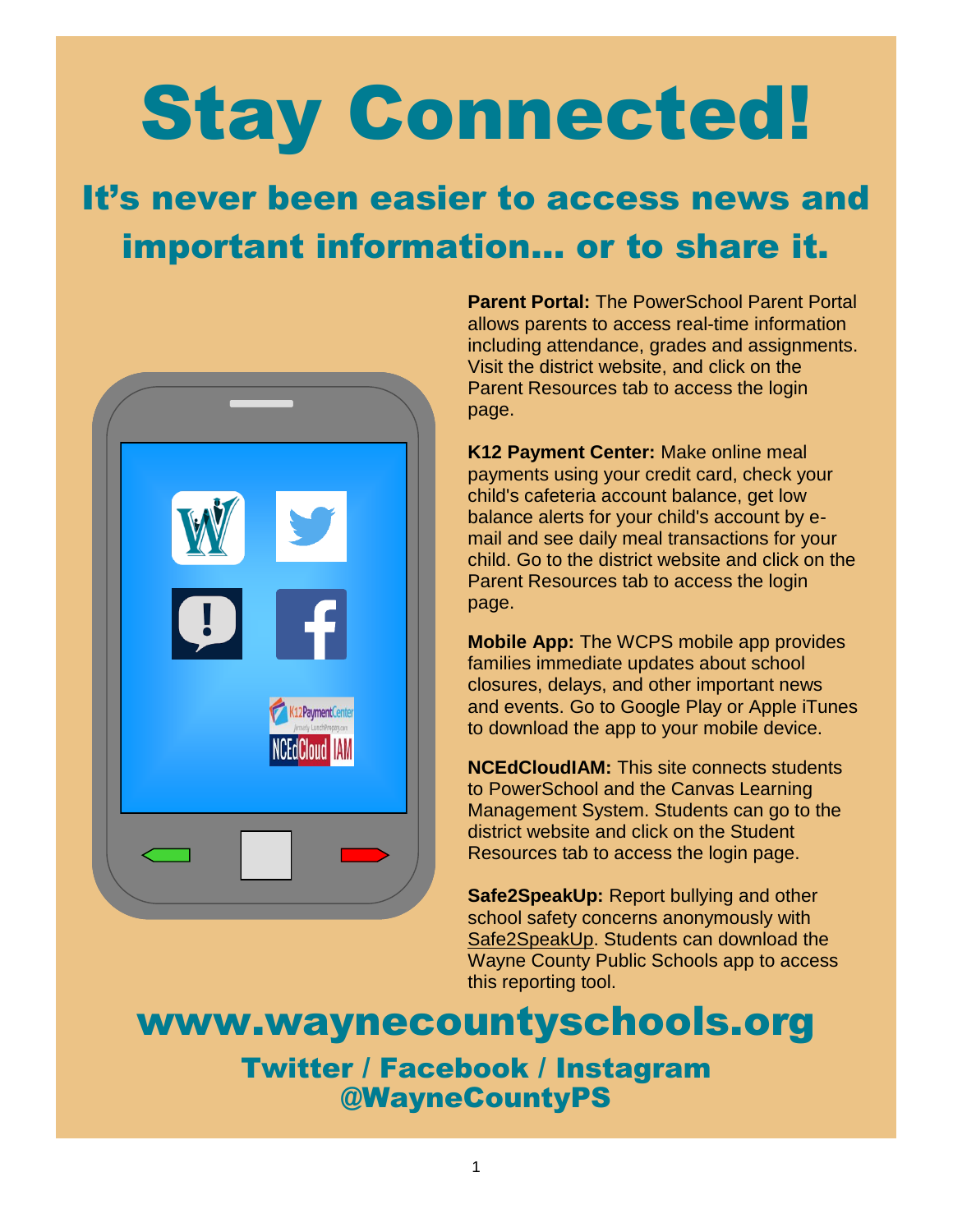#### **WAYNE COUNTY PUBLIC SCHOOLS**

**2001 E. Royall Ave. P.O. Drawer 1797 Goldsboro, North Carolina 27533-1797 Phone: (919) 731-5900 Fax: (919) 705-6199**

#### **WAYNE COUNTY BOARD OF EDUCATION**

Mr. Don Christopher West (District 1), Chair Dr. Joseph W. Democko (District 5), Vice-Chair Ms. Patricia A. Burden (District 3) Mr. H. Len Henderson (District 2) Mr. D. Wade Leatham (District 6) Mr. J. Tommy Sanders III (At Large) Mrs. Jennifer S. Strickland (District 4)

#### **SUPERINTENDENT AND LEADERSHIP TEAM**

Dr. David A. Lewis, Superintendent Dr. Yvette C. Smith Mason, Assistant Superintendent for Human Resources & Professional Development Dr. Tim E. Harrell, Assistant Superintendent of Support Services Mr. Ken Derksen, Communications & Public Relations Officer Dr. Marcia K. Manning, Assistant Superintendent, Student Services & Innovative Programs Dr. Carol H. Artis, Executive Director of Teaching & Learning and Federal Programs Mrs. Leslie Rouse, Chief Financial Officer

| 504 Services                                          | 919-580-3664 |
|-------------------------------------------------------|--------------|
| <b>Academically or Intellectually Gifted Services</b> | 919-580-3669 |
| <b>Busing and Transportation</b>                      | 919-706-6070 |
| English as a Second Language Program                  | 919-705-6171 |
| <b>Exceptional Children Program/Services</b>          | 919-705-2713 |
| <b>Homeless Education Services</b>                    | 919-731-5916 |
| Migrant School-Age Children Services                  | 919-252-9289 |
| Military-Connected Student and Family Services        | 919-705-6191 |
| Parent & Family Engagement Program                    | 919-731-5917 |
| Pre-K Program                                         | 919-731-5960 |
| <b>School Nutrition Services</b>                      | 919-705-6139 |
| <b>School Psychology Services</b>                     | 919-580-3661 |
| <b>School Social Workers</b>                          | 919-223-3893 |
| <b>Student Enrollment</b>                             | 919-731-5925 |
| <b>Student Records</b>                                | 919-705-6090 |

#### **DIRECTORY OF PARENT & STUDENT RESOURCES**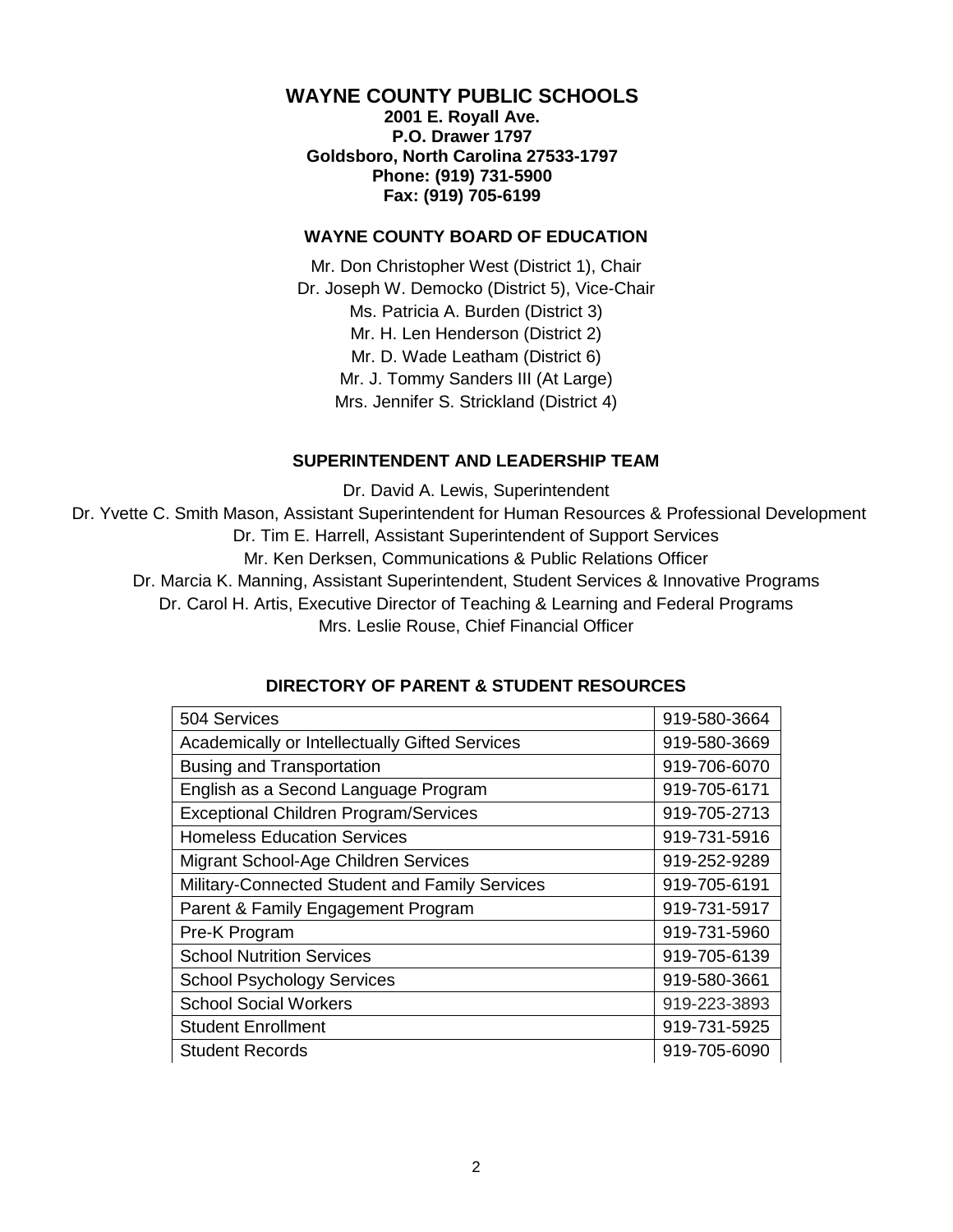#### **Commitment to Advancing Student Learning**

Wayne County Public Schools recognizes all students need to attain essential skills and dispositions to experience success throughout each stage in their life. Sound curriculum choices, routine use of evidenced-based instructional practices and strong partnerships with parents and the community will support student acquisition of the skills and dispositions needed to be career and college ready.

As a result of reflecting upon past and current student performance outcomes coupled with the impact of online and blended learning, it is clear there is a need for district-wide, standards-aligned curriculum resources and routine use of identified evidenced-based instructional practices in order to support student attainment of essential skills and dispositions. Content specialists researched and vetted each curriculum and instructional resource to be used for the next three to six years in order to ensure what is taught is aligned with the correlating North Carolina Standard Course of Study and supports implementation of priority instructional practices. In addition, the curricula and instructional resources include the following critical features:

- Differentiated instruction
- Fmbedded assessments
- Routine and deliberate skills practice (blocked and interleaving)
- Student interactivity in online and offline coursework and classroom discussions
- Professional development for educators and networking opportunities within district and school professional learning communities
- Easy-to-understand, real-time data to help educators design and implement impactful action plans
- Support implementing and sustaining a Multi-Tiered System of Support (MTSS) by providing a framework of data-based problem solving, systems and practices for K through 12th grade

Wayne County Public Schools is keenly aware there is no singular curriculum, program or strategy that will prepare students for their future. However, providing students a well-rounded education that includes integrating Social Emotional Learning (SEL) competencies and practices into Arts; Science, Technology, Engineering and Math (STEM); History and ELA; and Health and PE will help . Wayne County Public Schools educators are committed to effectively and comprehensively utilizing the following district-wide curricula and instructional resources in kindergarten through twelfth grade in order to advance student learning.

- [Heggerty Phonemic Awareness](https://heggerty.org/curriculum/) interactive curriculum for Kindergarten-2nd grade students
- ELA HMH print and online curriculum for Kindergarten-8th grade students
- SpringBoard print and online curriculum for English I English IV students
- Math print and online curriculum (HMH Math for Kindergarten-8th grade students, enVision for Math I-III students, My MathLab for Math IV students)
- Study Island online and printable science curriculum resources for 5th-12th grade students
- [ThinkUp!](https://docs.google.com/document/d/1EhMG2kKbK-lry0Y2AANpgi-GCSHRN06pXTscVJ4vZI0/edit?usp=sharing) Reading and Math online and print skills practice for 1st-8th grade students
- Universal screeners and benchmark assessments such as [mClass](https://mclass.amplify.com/homeconnect/) (Grades K-3 Reading), [Renaissance](https://www.renaissance.com/services/parent-resources/assessments-testing/)  [Star](https://www.renaissance.com/services/parent-resources/assessments-testing/) (Grades 1-8 ELA/Math), [Achieve3000](https://docs.google.com/presentation/d/1fKFhOTa3XJkrcOmeupkvbBDz81rVYE1_8fJtv4xYeFI/edit?usp=sharing) (Literacy/Math 9-12) support student growth with differentiated skill practice via small group instruction and online adaptive software such as [Imagine Learning,](https://cdn-websites.imaginelearning.com/marketing/Whitepapers/MR370+Early+Childhood+Education+-+White+Paper+2.pdf) [Freckle](https://blog.freckle.com/freckle-at-home) and/or Achieve3000.
- [Actively Learn SS](https://docs.google.com/document/d/1I7L-KX2FKidmU055UbVdojoUgzydO5Z4OoE3hBIHRgA/edit?usp=sharing) online and printable units of study for high school students
- [OnToCollege,](https://drive.google.com/file/d/1ofycnuABYCIRhNmbjDhHcW6XIeQYbrv8/view?usp=sharing) program to promote career and college readiness, for high school students
- Cultural arts, performing arts and health and physical education curriculum resources for Kindergarten through 12th grade students
- World language curriculum resources
- Pear Deck, an interactive presentation tool used to actively engage students' in individual and social learning that provides students with teacher and individual notes at the end of each asynchronous or synchronous session.

The district is scheduling high-quality professional development and professional learning community sessions to support school personnel in effectively and comprehensively utilizing district-wide curriculum resources to maximize student learning by delivering evidence-based instruction using standards-aligned resources. In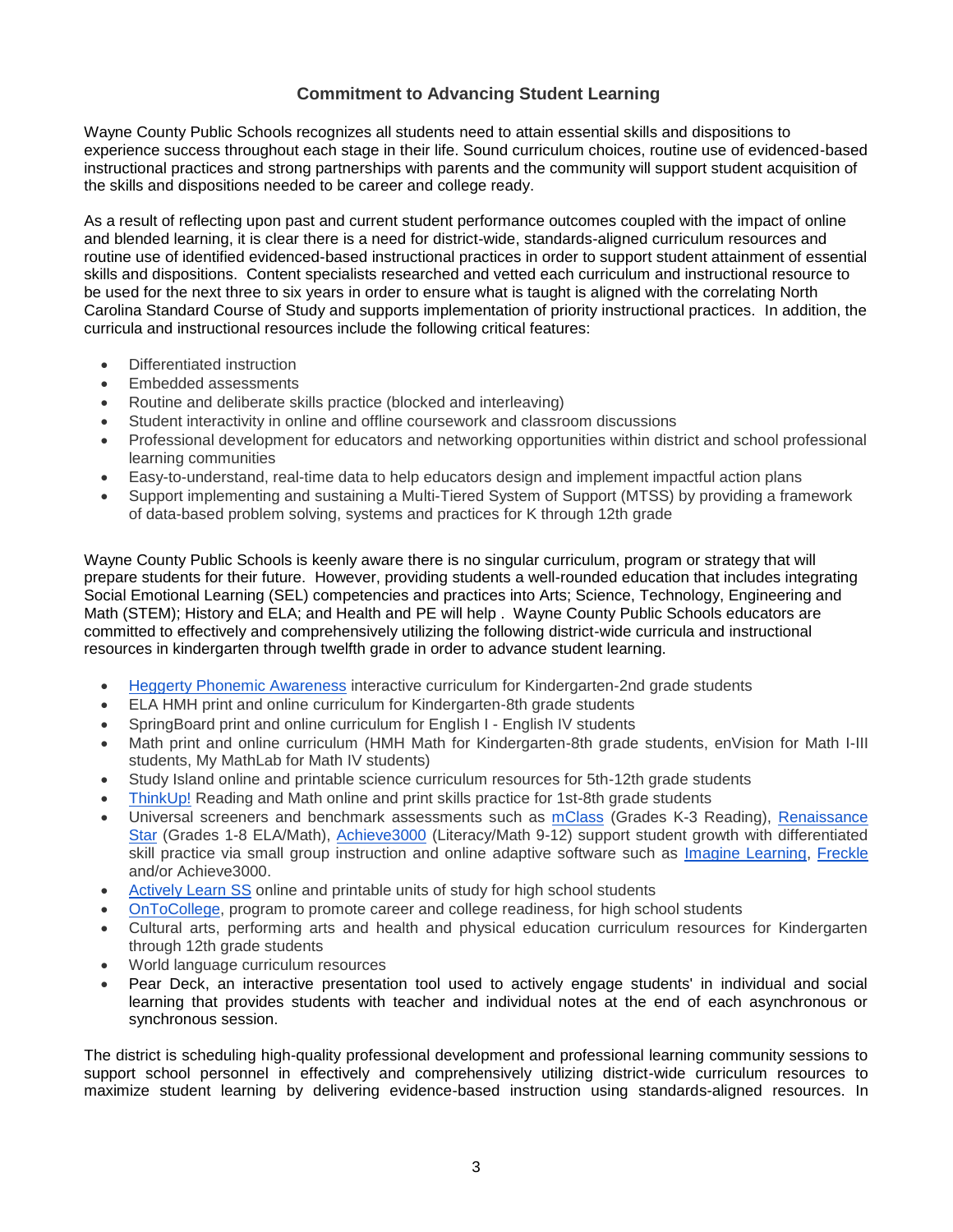addition, the district will facilitate parent informational sessions regarding the curriculum and priority instructional strategies to be utilized.

### **Academics & Instruction**

#### **ACADEMICS**

#### *Grading Periods*

Wayne County Public Schools is on nine weeks grading periods for grades K-12. Please refer to the school calendar as to when the grading periods end and when report cards are scheduled to go home.

#### *Academic Standards*

| Grading Scale - Grades K-2 | IV         | Outstanding       |                           |
|----------------------------|------------|-------------------|---------------------------|
|                            | Ш          |                   | Accomplishes successfully |
|                            | Ш          | Needs improvement |                           |
|                            |            | Unsatisfactory    |                           |
| Grading Scale - Grades 3-5 |            |                   |                           |
|                            | $90 - 100$ | A                 | Superior                  |
|                            | $80 - 89$  | в                 | Above Average             |
|                            | $70 - 79$  | С                 | Average                   |
|                            | $60 - 69$  | D                 | <b>Below Average</b>      |
|                            | Below 59   | F                 | Failure                   |
|                            |            |                   |                           |

#### *Honor Rolls - Grades 3-5*

*Principal's List* – A student must have all A's in all courses

*"A" Honor Roll* – A student must have an overall grade point average of 90 with no grade below 80.

*"B" Honor Roll* – A student must have an overall grade point average of 80 with no grade below 70.

#### *Progress Reports*

Each teacher shall complete an interim progress report during each nine-week grading period for every student, or at any time deemed necessary by teachers and/or requested by parents. Progress reports must be signed by the parent/guardian and returned to the teacher.

#### **ACADEMICALLY OR INTELLECTUALLY GIFTED SERVICES**

Students who show a high level of academic need for differentiation or potential for accelerated learning can be recommended for screening starting in fourth grade. Screening referrals can be made by the classroom teacher, parent, student, or other school personnel. A screening request can be made to the AIG Specialist at your school. Visit our district website at www.waynecountyschools.org to download a copy of the Parent Screening Request and return to your student's homeroom teacher. For more information, contact Amy Williams, AIG Coordinator at amywilliams@wcps.org.

#### *Nurturing and Enriching Talents (NET) Kindergarten –Third Grade*

In order to identify and serve cultural, socioeconomic, and intellectually diverse populations, WCPS AIG program provides students in kindergarten through 12<sup>th</sup> grade with opportunities for enrichment and growth. Students, who show potential, need, or interest, are referred to an AIG Specialist to be placed in a setting that will nurture academic, social and emotional growth. Nurturing potential in primary grades consists of K-3 enrichment groups (NET) that are constantly changing based on interest and academic needs.

#### *K-3 Enrichment (NET)*

The K-3 program focuses on nurturing and enriching the academic and intellectual potential in students. Through informal assessment in the regular classroom, students who are achieving above the level of most of their peers in language and/or math should be grouped together for instruction in either language and/or math within the regular classroom. The formal identification process for the AIG program begins in the third grade with placement beginning in the fourth grade. WCPS recognizes that some students develop cognitive abilities more rapidly than their same-age peers. K-3 students who demonstrate a strong need for differentiation through informal observation in the classroom may be referred to the AIG Specialist.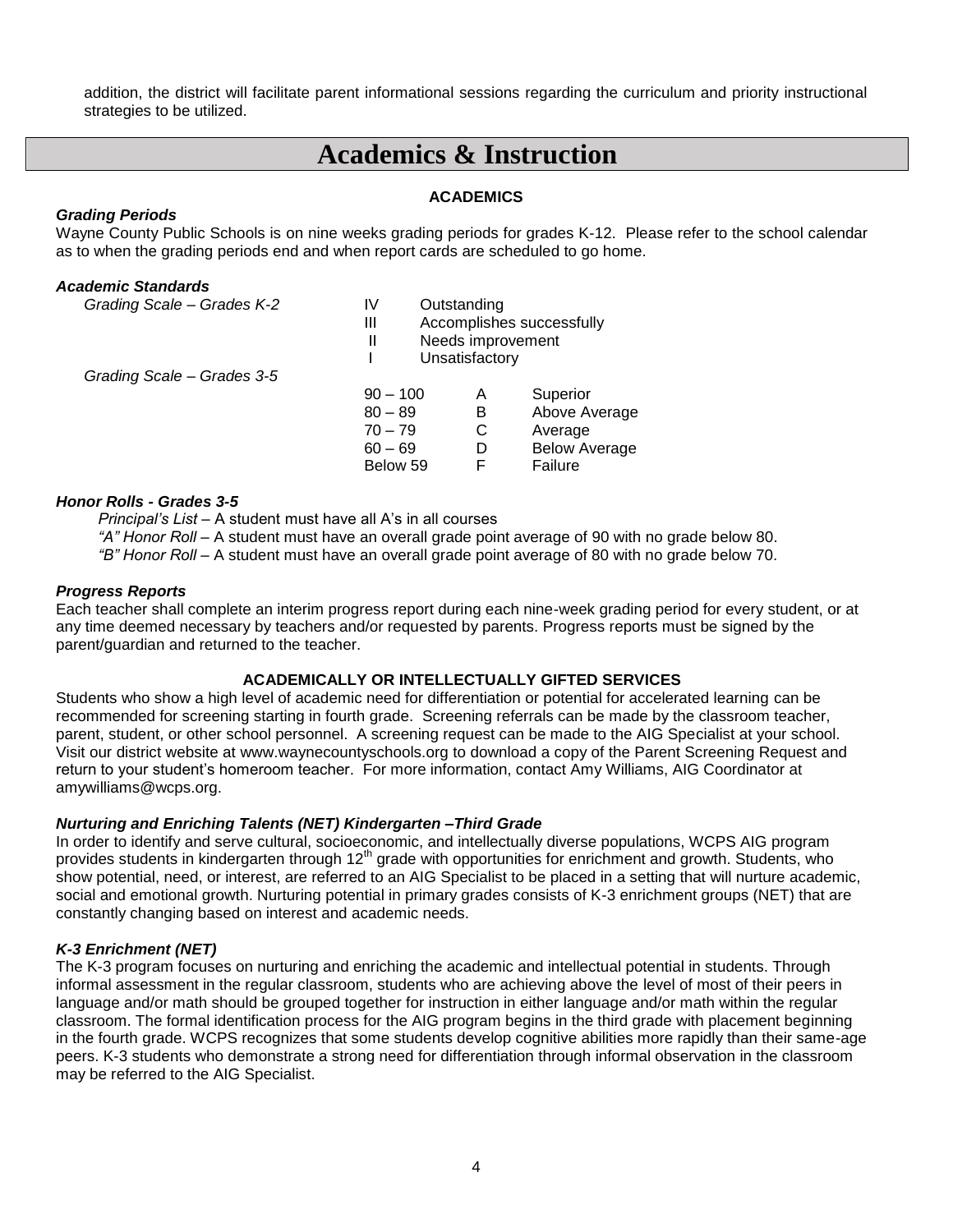#### **CHEATING**

A student known to have cheated on a test or examination shall receive a zero on the test or examination and his/her parents shall be notified of the incident, and will also receive a discipline consequence aligned with a Level II offense (see Policy 4300).

#### **CHILDREN WITH DISABILITIES**

The WCPS Exceptional Children's Department is committed to proactively providing specialized instruction and staff support that ensures quality programs in the Least Restrictive Environment (LRE) that will lead students with disabilities to optimal success in school and in life. Information regarding policies governing services for children with disabilities is shared with every parent of a child receiving services within the Exceptional Children's program. Additionally, issuance of the *North Carolina Notice of Procedural Safeguard* will be distributed prior to Individualized Education Plan (IEP) meetings and included with the notice/invitation to an IEP conference/meeting.

Please contact the Exceptional Children's Department at 300 Dixie Trail, Building O, Goldsboro, NC 27530 or call 919-705-6027 for more information.

#### *Child Find*

In accordance with Section 1502 of the Individuals with Disabilities Education Act, Wayne County Public Schools conducts an annual child find to identify children with disabilities, ages 3 to 21, residing in the school district, including children who may attend private schools or religious schools or who are home schooled, and who are in need of special education and related services. Please contact the Exceptional Children's Department at 300 Dixie Trail Building O, Goldsboro, NC 27530 or call 919-705-6027 for more information.

#### **CLUBS AND ORGANIZATIONS**

Wayne County Public Schools recognizes the importance of activities above and beyond what is taught in the classroom. Participating in a club or organization opens the door to building new friendships, enhancing each student's academic life, and exploring career opportunities. As an active member, a student learns important teamwork, leadership and management skills when participating in a variety of programs and service projects. Schools across Wayne County offer a multitude of extracurricular offerings, and students are encouraged to participate in clubs and organizations that cover a wide variety of interests. *Note:* Many clubs, organizations and honor societies have academic criteria that must be met in order to participate.

#### **ENGLISH AS A SECOND LANGAGE**

Wayne County Public Schools is rich with culture and diversity. Our diverse population is made up of students from around the world with many different languages represented. To help address the unique needs of our English Learners (EL) in our English as a Second Language (ESL) classes, our schools work to provide students with the necessary resources and supports to help them learn and grow academically. For more information, contact Youlonda Wynn, email address youlondawynn@wcps.org or call 919-705-6171.

#### **HOMELESS SCHOOL-AGE CHILDREN**

Services for students who are homeless can be provided through Wayne County Public Schools. Please contact the McKinney-Vento liaison for Homeless Education Services, Dionna Smith-Johnson, 919-731-5916 ext 3004; address, School Street Early Learning Center, 415 S. Virginia Street, Goldsboro, NC 27530-4797.

#### **HOMEWORK**

Homework is an integral part of the total school program. It reinforces and extends what a student has learned in class and develops a sense of self-discipline, personal responsibility, and independent thinking. In order to give a student an opportunity to develop various kinds of skills, teachers will give many types of homework assignments. Research clearly indicates that appropriate amounts and higher standards of homework have substantial, positive effects on students' learning. It further suggests that homework provides a mechanism whereby parents, students, and teachers can work cooperatively as partners in education. Homework, as stated in this policy, is work that the teacher assigns to a student to complete outside of the regular class session. The following is a list of some purposes<br>:serve: can homework can effectively serve: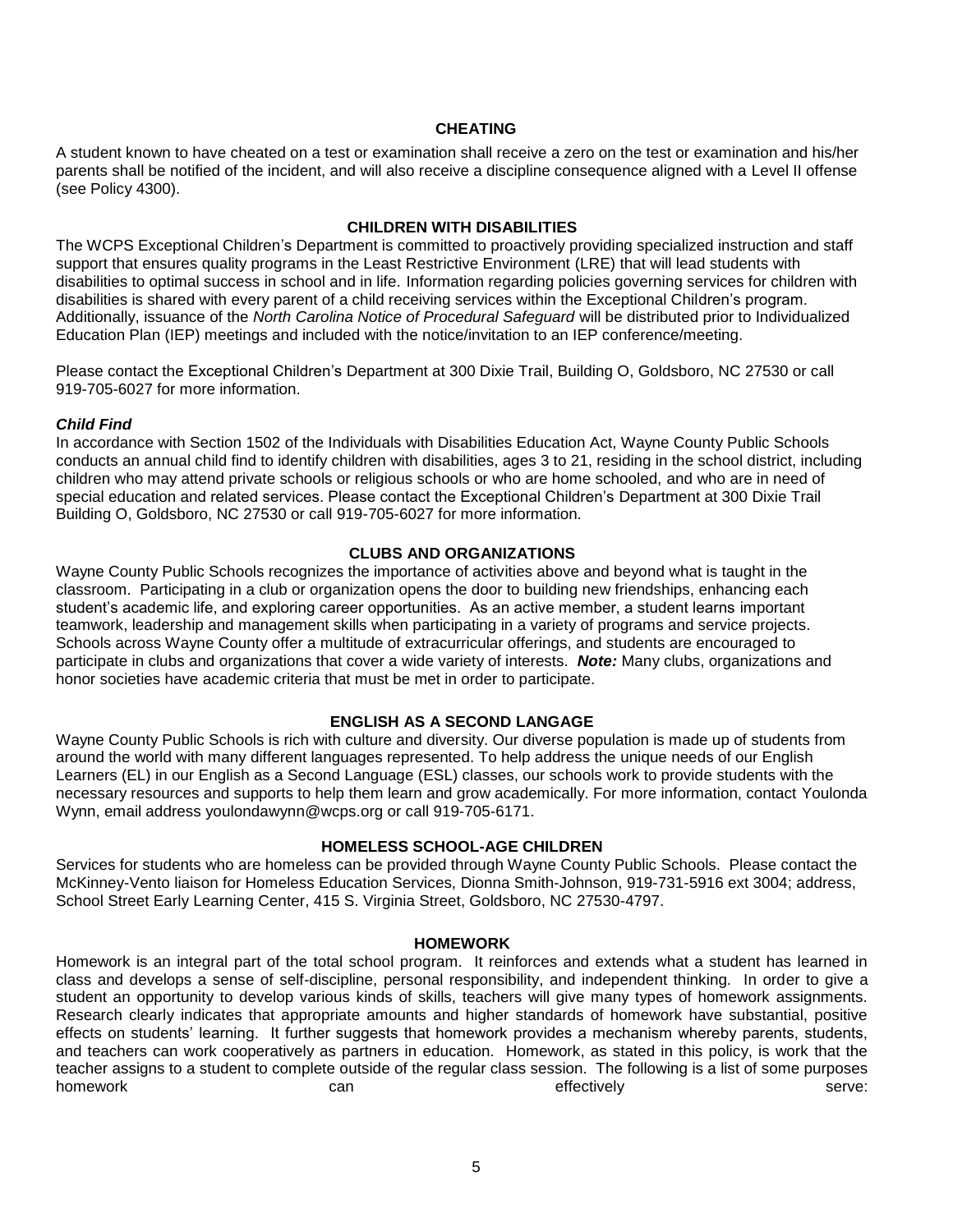- A. Reinforcement and/or extension of previous learning
- B. Completion of familiar, unfinished work
- C. Development of responsible, independent study habits through learning to use and manage time
- D. Utilization of out-of-school resources for learning; giving students opportunities to explore, create, and broaden his/her interests
- E. Involvement of parents with students' school experience through related home activities which keep parents informed of the school program
- F. Enrichment and development of student initiative through accommodation of student abilities and learning differences
- G. It is suggested that 15-30 minutes of homework, 3-4 days per week, is age appropriate for students in grades

K – 3, and 30-60 minutes of homework is age appropriate for students in grades 4-5.

*\*Note:* Homework should not be used as punishment for students.

#### **MAKE-UP WORK**

Students are responsible for all work missed when absent from school. Immediately upon returning to school a student must make arrangements with each of their teachers to make up all missed assignments and tests within the next five (5) school days. If there are extenuating circumstances, the makeup time may be extended by the administration. Work not made up by the end of grading period (within the prescribed limits) will result in a grade of "I" (Incomplete) for that grading period. All incompletes must be removed by the first five days of the following grading period or the incomplete(s) will revert to a failing grade.

- Students are expected to do their work alone unless directed otherwise by the teacher.
- A student who is absent due to out-of-school suspension or other disciplinary action may make up daily work missed during the absences. He/she may also take any tests or exams missed while under suspension upon returning to school.
- Makeup work may be specific material missed by the student or it may be of a reinforcement or enrichment nature.
- No academic penalty shall be given to a student for absences. A student may not be given a failing grade or "zeros" for days missed -- only on assignments that are missed and have not been "made- up." No additional make-up work will be provided to the student until the initial make-up work has been completed and turned in.
- If a student is expected to be confined to his home and/or a hospital for an extended period or time due to injury, illness or other disability, the child's parent/guardian should be referred to a school counselor as soon as possible to obtain the services of a "homebound" teacher.

#### **MEDIA CENTER**

The media center is a valuable resource available to students. The purpose of the media center is for reading, study and research. Media personnel will assist students in checking out materials, selecting appropriately challenging text, or using media equipment. The Media Center houses a collection of many types of materials, books, magazines, computers, etc. Students may check out materials from the Media Center for classroom work, home study, or for pleasure. Generally, materials may be checked out for a two-week period. There are no overdue fines charged, however**,** students pay for all lost or damaged materials**.** Students owing money to the Media Center may not check out materials until the money is paid.

#### **MIGRANT SCHOOL-AGE CHILDREN**

Services for students who are migrant can be provided through Wayne County Public Schools. Please contact the Migrant Liaison, Youlonda Wynn: telephone, 919-705-6171; address, Wayne County Public Schools, P.O. Drawer 1797, Goldsboro, NC 27533-1797.

#### **MILITARY CHILD EDUCATION & SUPPORT**

WCPS has more than 2,100 military connected students attending schools across the district. Please contact the WCPS Military Liaison Counselor, Jamie Livengood, with questions or for more information about military student support: telephone, 919-738-0070 or email, [jamielivengood@wcps.org.](mailto:jamielivengood@wcps.org)

Support for military students and families includes, but is not limited to: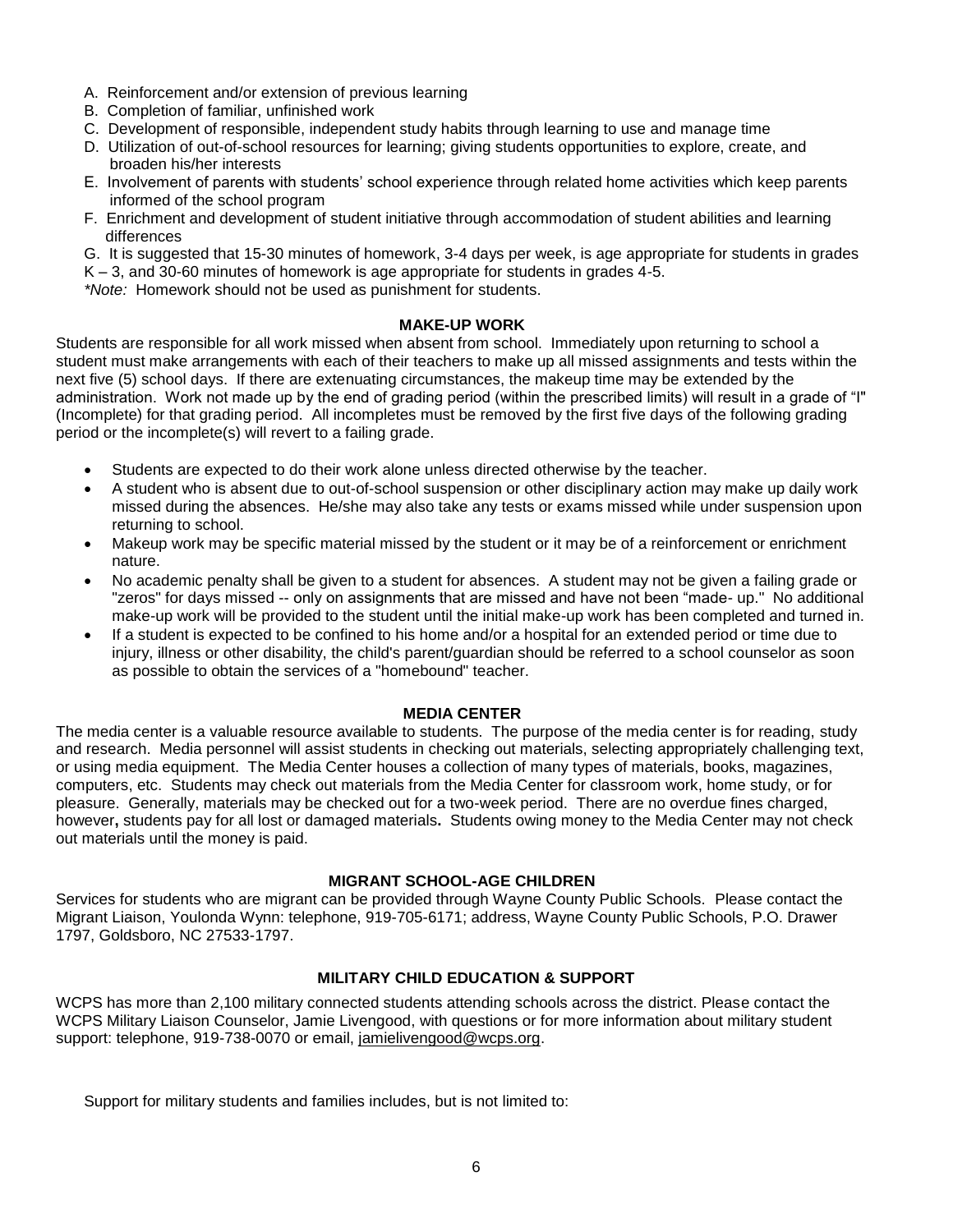- **Military Liaison Counselor** supports and advocates for military-connected students and families. <http://www.waynecountyschools.org/military.aspx>
- **Deployment Support** available by request. School counselors can help provide support for your child over the course of a deployment. Schools may offer deployment support groups or sessions. Remember that schools rely on families to inform them about an upcoming deployment. Please contact your child's school counselor to discuss deployment support.
- **Student 2 Student and Junior Student 2 Student program**  is a student led organization that welcomes incoming students to their school and helps departing students prepare for their next school. S2S eases transitions and creates a positive environment at WCPS middle and high schools with the highest military population.
- **Anchored4Life** is a transition and resiliency program that makes a significant difference in military and civilian children's lives by offering positive support, encouragement, and life skills as they face many unique challenges. Students are trained and lead the program, focused on character development, transition support, new student tours, and service projects at WCPS elementary schools with the highest military population.
- **School-Based Military Family Life Counselor** counselor who works specifically with military children at WCPS schools with the highest military population.
- **Interstate Compact** law specifically addressing the needs of transitioning military students; including such issues as enrollment, eligibility, placement and graduation.

*\*Note: The Department of Defense, in collaboration with the National Center for Interstate Compacts and the Council of State Governments, has developed an Interstate Compact that addresses the educational transition*  issues of children of military families. Currently, all 50 States and the District of Columbia participate in the *interstate compact and provide a uniform policy platform for resolving the challenges experienced by military children. It is estimated that the average military family moves three times more often than the average nonmilitary family. These frequent moves can cause children to miss out on extracurricular activities and to face challenges in meeting graduation requirements. The Interstate Compact ensures that the children of military*  families are afforded the same opportunities for educational success as other children and are not penalized or *delayed in achieving their educational goals. For more information, visit www.mic3.net.* 

#### **TECHNOLOGY RESOURCES ACCEPTABLE USE**

All students must have a student acceptable use of technology resources agreement on file before using any technology resources, i.e. Internet. Failure to abide by the agreement as outlined in policy code 3225 may result in suspension of resources.

#### **TEXTBOOKS**

Textbooks are school property provided by the state of North Carolina for your use. It is the responsibility of each student to keep his/her books in good condition. Books must be returned at the end of the year or when a student transfers. When books are returned, they will be examined for damage. All school books that are assigned to students are solely the student's responsibility until they are returned. Students will be required to pay for lost or damaged books.

### **Attendance, Enrollment & Student Records**

#### **ATTENDANCE POLICY**

Good attendance is extremely important! Students should be engaged in school each day. Should students be absent from school on days they are assigned to be present, parents are required to send a note of explanation when the student returns. If the student will be absent three or more days, a phone call to the school and/or teacher is requested. With reasonable explanations, our teachers will work closely with students and parents to make-up missed lessons and work.

When students are attending school face-to-face, North Carolina law requires a student be present one-half of the school day in order to be counted present. A student must arrive at school no later than three and one-half hours after the school opening time in order to be counted present for the day. In addition, if a student leaves prior to three and one-half hours before the school dismissal time, the student is counted absent for the day. Elementary school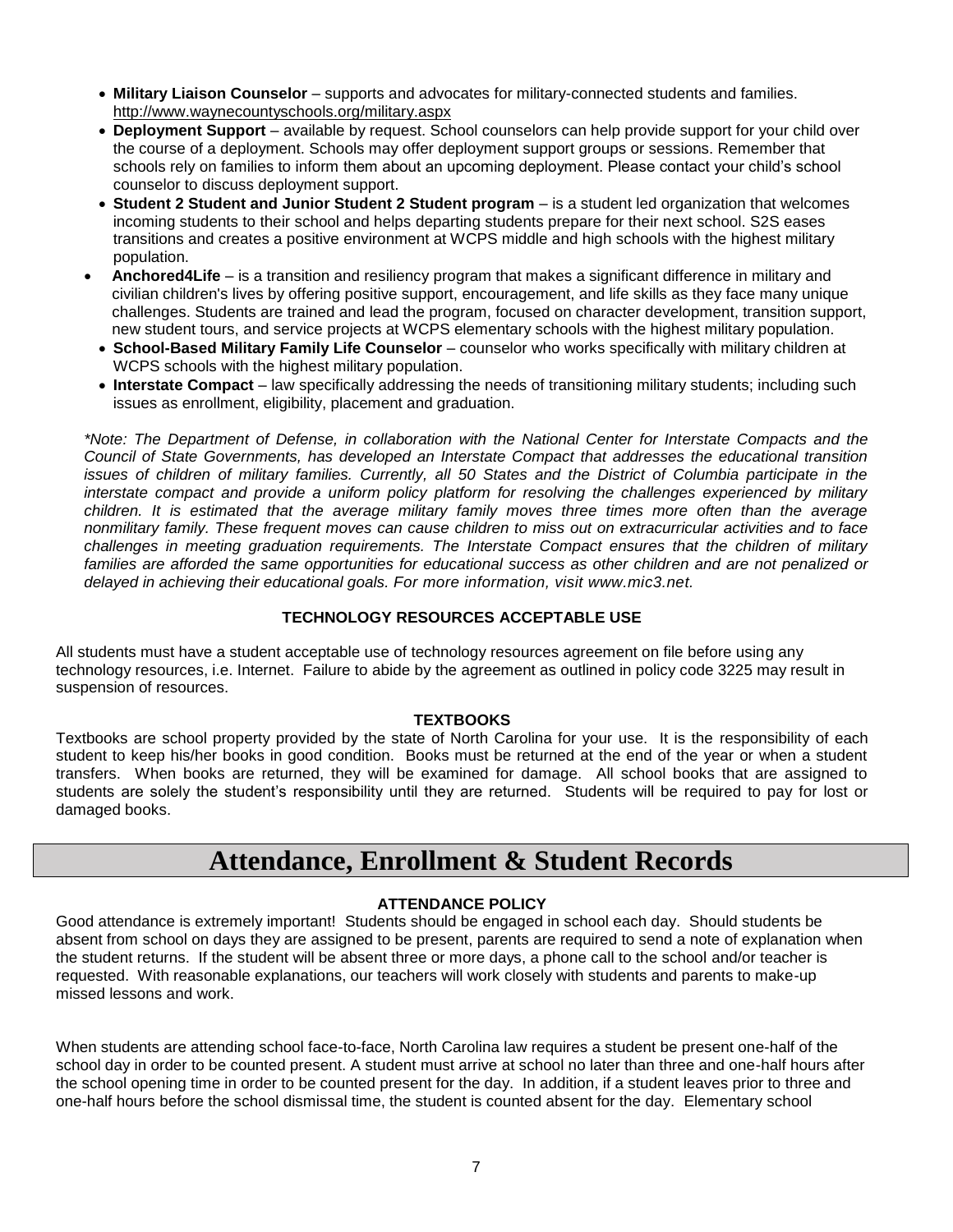opening and dismissal times are listed on the inside back cover of this handbook. Students who miss classes to attend a school-sponsored activity will not be counted absent.

If students have been approved to attend school remotely, they must actively participate in synchronous online lessons with their teacher(s) to be counted present for that class. Note that for remote students, additional asynchronous daily work will also be assigned. Virtual students are not permitted to participate in on campus activities, including athletics, clubs, field days, etc.

#### *WCPS Policy No. 4400: Attendance (K-12) and AR 4400: Attendance Administrative Procedures (K-12) Absences*

There is no substitute for the interaction between teachers and students in the classroom environment, both face to face and remotely, where learning experiences are carefully planned by the teachers. Students with regular and consistent engagement in daily lessons generally achieve higher levels of learning than those with poor attendance.

The primary responsibility for good school attendance (face to face and remotely) lies with parents and guardians of students. Students are expected to be in attendance each day. Whenever a child is absent, a written excuse, signed by the parent, must be presented to the teacher when the child returns to school. All absences require a note signed by the parent that states the reason for the absence. Excused absences are limited to those criteria established by Board Policy. The following constitute lawful reasons for absences:

- Illness or injury
- Quarantine
- Death in the immediate family
- Medical or dental appointments
- Court or administrative proceedings
- Religious observances
- Educational opportunity Absence due to deployment activities

If a student is expected to be unable to participate in their assigned face to face and/or virtual learning environment for an extended period of time due to injury, illness, or other disability, the child's parent/guardian should confer with a school counselor as soon as possible. CDC quidelines require that schools suspend attendance awards temporarily as a result of the Covid-19 Pandemic. Students should not attend school if they have symptoms of Covid-19, or if they do not feel well.

#### *Unlawful and Unexcused Absences*

A grade K-5 student is expected to attend school for 185 days unless absent for the reasons noted in the previous section. Unlawful and unexcused absences are absences defined by the N. C. Compulsory Attendance law, and regulations adopted by the State Board of Education, as "a child's willful absence from school without the knowledge of the parent, or a child's absence from school without cause and knowledge of the parent." The term "unlawful absence" applies only to children between the ages of 7 and 16 who are subject to the Compulsory Attendance Law. Any student who accumulates and exceeds 6 unlawful or unexcused absences for any course during a semester is in jeopardy of receiving a failing grade and receiving no credit for the course. Suspension or exclusion of students for misconduct may NOT be used for compulsory attendance violation actions.

#### *Tardies*

Each school has designated a time at the beginning of each instructional block to note the attendance of their students. Students who arrive to class later than that time of day are marked as being "tardy". Arriving late for class and/or leaving early prevents the maximum amount of instruction to take place, not only for that particular student, but also for other students in the class.

#### **SIGN-IN/SIGN-OUT PROCEDURES**

Each school has a specific procedure to follow if a student should arrive after the instructional day begins, or it is necessary to leave before school is dismissed for the day. The procedure for your school is to be followed closely to ensure the student avoids being counted as absent.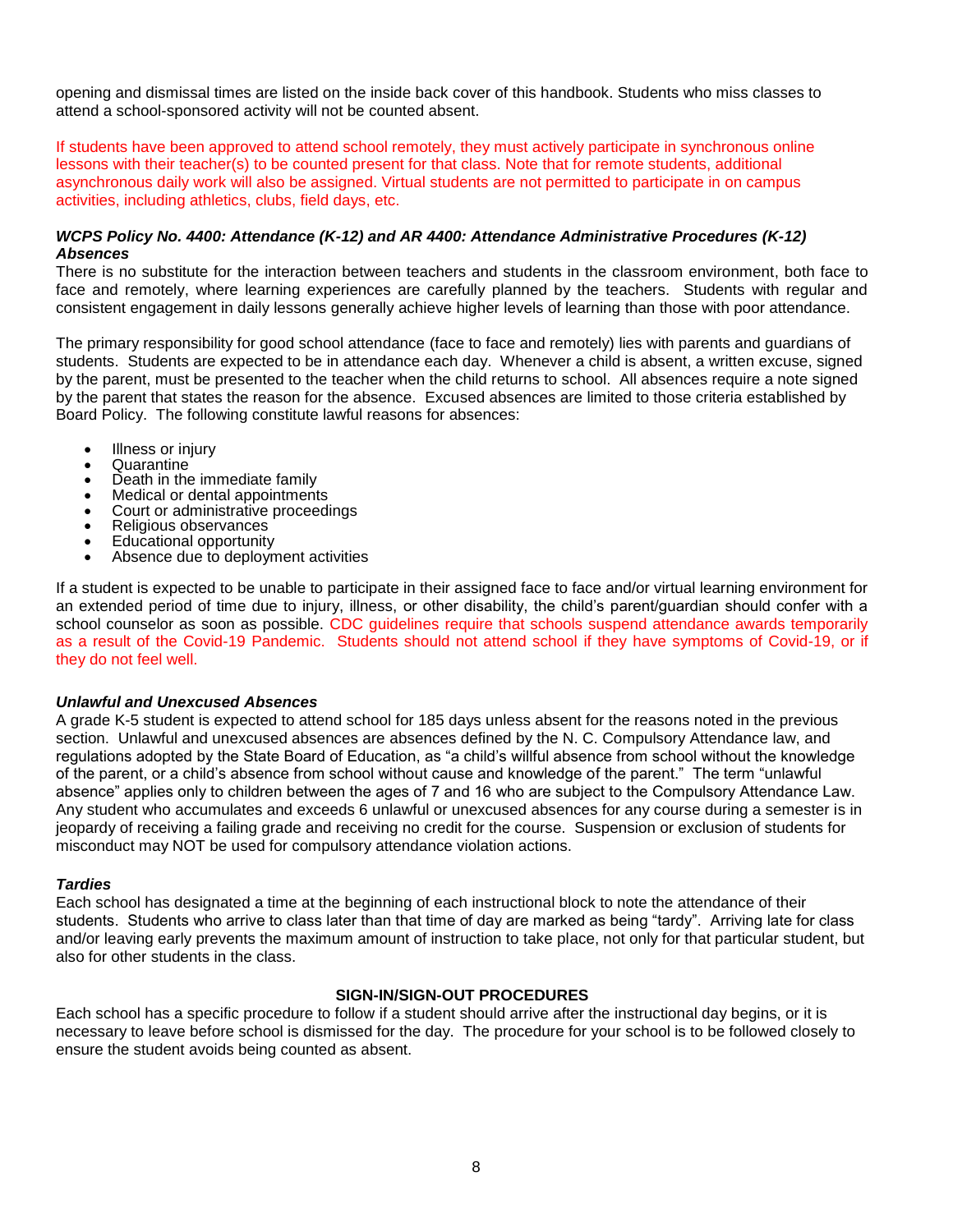#### *Early Dismissals*

Once a student arrives on campus, he/she becomes the responsibility of the school; therefore, he/she will not be allowed to leave without permission from the office. Early dismissals will be granted to students with authorized permission only. Each school has a specific procedure determining when and how early dismissals are permitted. It is the responsibility of each student to closely follow these procedures.

#### **ENROLLMENT & STUDENT RECORDS**

#### *Entrance Requirements*

All new students who wish to enroll in school are to report to the Guidance Office. The student MUST be accompanied by a parent or guardian. Records of prior attendance, grades and shot records are required. The following items must be supplied before the registration process may begin:

- 1. A report card, which lists all courses from the previous school year.
- 2. Withdrawal forms from the previous school (after school year begins).
- 3. Address and phone number of the previous school.
- 4. A copy of the immunization record.
- 5. A copy of the birth certificate.
- 6. Proof of guardianship (legal/court document).
- 7. Proof of residence—2 items are required.
- 8. Safe Schools document signed and notarized.

For more information about the enrollment process, go to [http://www.waynecountyschools.org](http://www.waynecountyschools.org/) and click on "Enrolling Students/Reassignment" under the "Parent Resources" tab.

#### *Transfers/Withdrawals*

Students who withdraw will need a parent/guardian to come to the school to fill out withdrawal forms. All books and fees must be paid before withdrawing from school.Students who transfer to one school from another school within Wayne County Public Schools must provide withdrawal forms from the previous school before enrolling**.** Before transferring from the student's assigned attendance area school to a school within Wayne County Public Schools which is *not* in the student's assigned attendance area, the student must have written permission from the Wayne County Public Schools district office.

Students planning to withdraw should notify their counselor of their intentions two or three days in advance. All fees should be paid and all books including library books should be returned. Records will not be forwarded unless fees are paid and books are returned. On the day of withdrawal, the student should report to their school counselor before 1st period and get a withdrawal form and instructions for completion of the form. Lockers should be cleaned out and all books returned to teachers. Parents must make contact with the school for withdrawal to take place.

#### *Family Education Rights and Privacy Act* **(FERPA)**

The Family Educational Rights and Privacy Act (FERPA) is a Federal law that protects the privacy of student educational records. The rights of eligible students (18 years or older) and parents as required by FERPA are governed by Wayne County Board of Education Policy 4700 "Student Records". Wayne County Public Schools guidelines for implementation of FERPA can be found by clicking on the FERPA link under the "Student Resources" and "Parent Resources" tabs on the district website: [www.waynecountyschools.org.](file:///C:/Users/5426996741/Videos/Desktop/handbooks/www.waynecountyschools.org) If you do not have Internet access, a copy can be requested by calling Ken Derksen at 919-705-6125.

#### *Student Records*

Parents who have a child under the age of 18 who is enrolled in a WCPS school can also request student records using the online Student Records Request Center, located at [http://www.waynecountyschools.org](http://www.waynecountyschools.org/) under the "Student Resources" and "Parent Resources" tabs. For more information, contact 919-705-6090.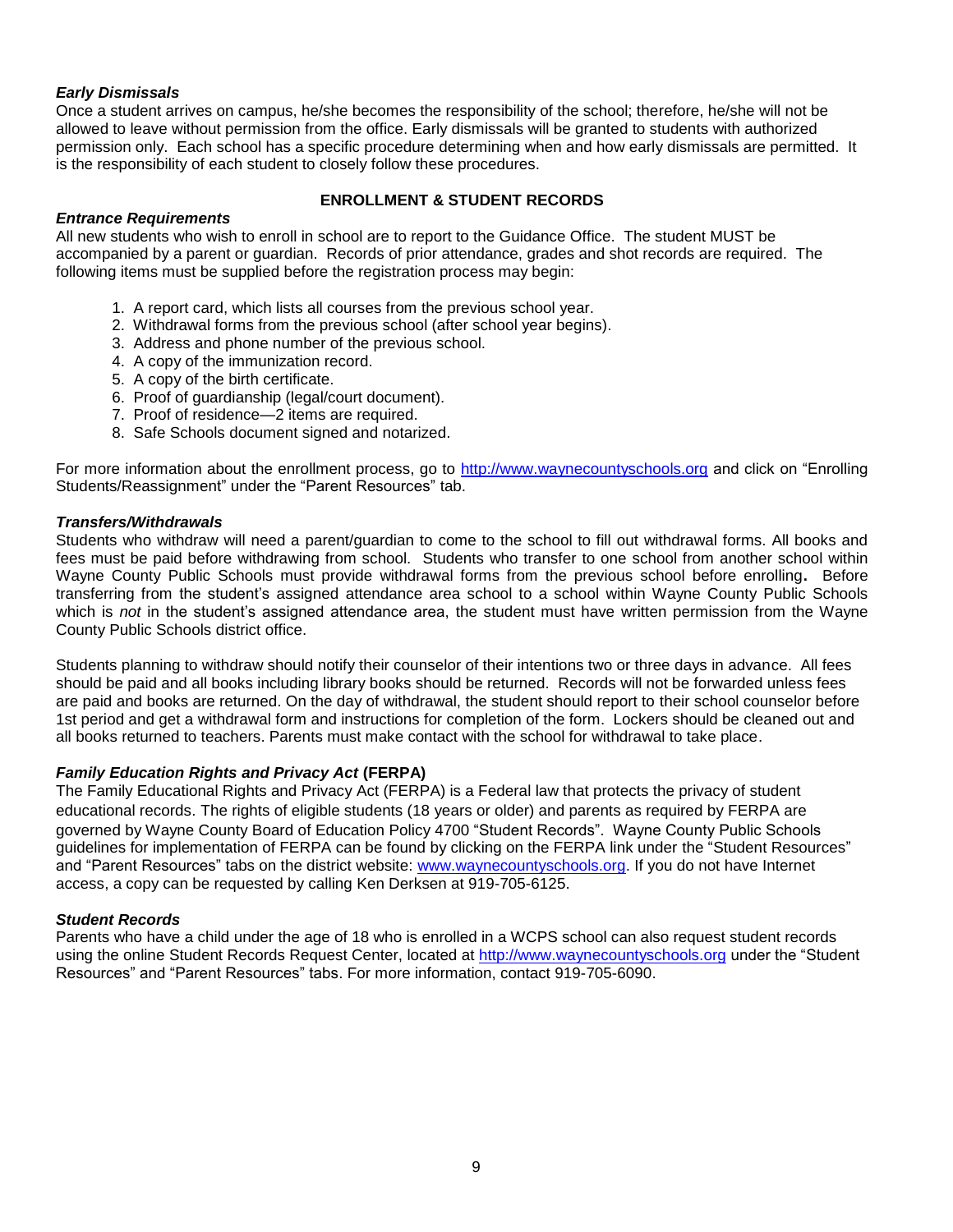# **Code of Student Conduct**

#### **Code of Student Conduct** *Policy Code: 4300*

All students shall comply with the Code of Student Conduct of the Wayne County Public School System, state and federal laws, school board policies, and local school rules governing student behavior and conduct. This code applies to any student who is on school property, who is in attendance at school or at any school-sponsored activity, or whose conduct at any time, place, or cyberspace, on or off campus, has or is reasonably expected to have a direct and immediate impact on the orderly and efficient operation of the schools or the safety of individuals in the school environment.

#### **A. Student Expectation**

Students are expected to be familiar with all rules of behavior in the Code of Student Conduct. Students are to assist in promoting a safe and orderly school environment and are encouraged to report to school authorities any serious violation of the Code of Student Conduct.

#### **B. Range of Interventions, Support, and Disciplinary Actions**

Violation of Board policies, the Code of Student Conduct, regulations issued by the individual school, or North Carolina General Statutes may result in some level of disciplinary action. Teachers and principals are encouraged to utilize a variety of behavioral interventions and disciplinary consequences to accomplish a positive change in student behavior. When a student violates the Code of Conduct and a behavioral intervention or in-school discipline consequence is imposed, the school will attempt to notify the parent. For out of school suspensions the administration will provide notice to parents as required in Board Policy.

Most behavioral interventions and disciplinary consequences can occur with the student remaining in school. Examples of in-school interventions include but are not limited to: behavior contract, peer mediation, in-school suspension, conflict resolution, detention, restitution, loss of privileges, and school or community service. If the principal deems it appropriate to require a student to stay after school for detention for a disciplinary reason, the principal may authorize such detention provided the parent or guardian has received at least one day's notice and has agreed to assume responsibility for transportation home.

When, after considering potential mitigating and aggravating factors, the school principal determines a student's behavior warrants an out-of-school suspension, the principal may impose a short-term suspension (10 days or less) or, for more serious violations of the Code of Conduct, may recommend a long-term suspension (greater than 10 days), a 365-day suspension or expulsion, to the extent permitted by law and this policy. The Superintendent must approve any suspensions of greater than 10 days. The Board of Education must approve any expulsion from school based on a recommendation of both the principal and the Superintendent. Under state law, if a student in grades K-12 brings a firearm onto school property, the student shall be subject to a 365-day suspension from school.

Policies may be modified on a case-by-case basis to conform to the "Policies Governing Services for Student with Disabilities".

The Student Code of Conduct rules are leveled, indicating the severity of violation and type of consequence as follows:

**Level I** -Level I rule violations should generally result in in-school interventions in lieu of out of school suspensions. In cases where a student refuses to participate in the in-school interventions or engages in persistent violations of a Level One rule, or where there are other aggravating circumstances the principal may impose a short-term suspension that shall not exceed three school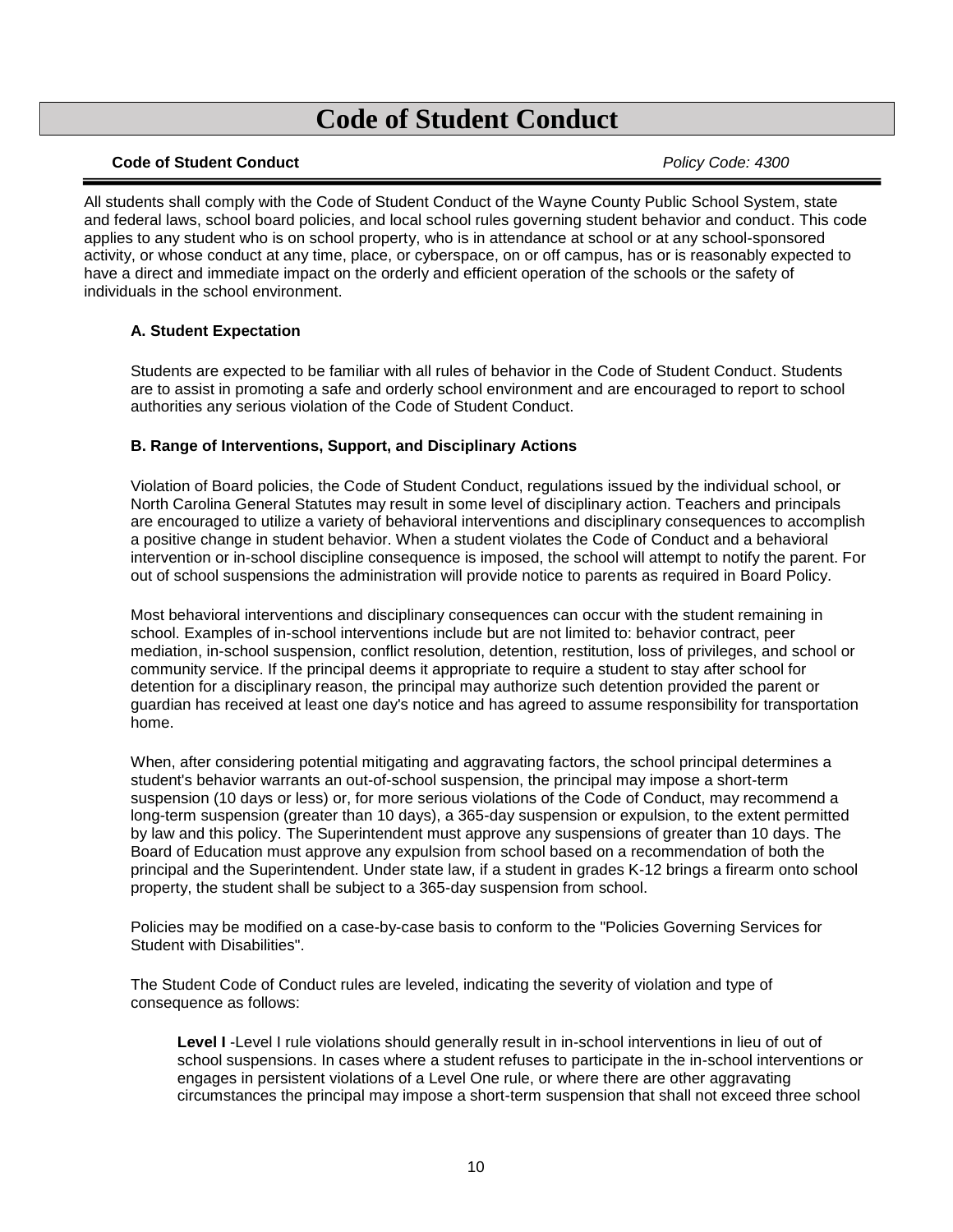days (two school days or truancy or tardiness). Level One rule violations shall not result in a longterm suspension, however principals may increase the short term suspension up to ten day school days based upon a consideration of the student's intent, disciplinary and academic history, the potential benefits to the student of alternatives to suspension, and other aggravating factors regarding the severity of the violation and/or safety concerns which may warrant up to a ten-day suspension.

**Level II** -Level II rule violations involve more serious misconduct that may warrant a short-term suspension that shall not generally exceed five school days. Principals may increase the short term suspension up to ten school days and/or may recommend a long-term suspension based upon a consideration of the student's intent, disciplinary and academic history, the potential benefits to the student of alternatives to suspension, and other aggravating factors regarding the severity of the violation and/or safety concerns which may warrant the recommendation of long-term suspension.

**Level III**- Level III rule violations are more severe in nature and support long-term suspension. The principal may recommend a short-term suspension (10 days or less) based on mitigating factors.

**Level IV**- Level IV rule violations compromise the safety and welfare of students and *staff* and require a suspension under NC General Statutes.

**Level V** - Level V allows for expulsion of a student, as provided by state statute, for a violation of the Code of Conduct, if the student is fourteen (14) years of age or older and the student's behavior indicates that his/her continued presence in school constitutes a clear threat to the safety of other students or employees and the Board determines there is no appropriate alternative education program. Additionally, any student who is a registered sex *offender* under [N.C. General Statutes 14-](http://redirector.microscribepub.com/?cat=stat&loc=nc&id=14&spec=208) [208](http://redirector.microscribepub.com/?cat=stat&loc=nc&id=14&spec=208) may be expelled.

#### **C. Rules of Conduct**

#### **Level I Behavior Violations**

- Consequences for violations include in-school interventions, restorative interventions, or short-term suspension.
- Repeated or severe incidents of Level 1 violations may be considered Level 2 violations or higher.
- Administrators have the responsibility of considering each incident individually and may assign different consequences consistent with Board policy. Aggravating or mitigating factors may affect the assignment of consequences.

**I-1 Noncompliance**-Students shall comply with all directions of school personnel or volunteers who are authorized to give such directions.

**I-2 Disrespect** - Students shall exhibit appropriate respect towards school personnel and volunteers.

**I-3 School/Class Attendance** - Being tardy to class, skipping class/school, leaving campus without permission, or being in an unauthorized area is prohibited. *Out* of *school suspension should be used as* a *last resort as* a *consequence for violation* of *this rule and shall not exceed two days.*

**I-4** Inappropriate **Language** - Cursing or use of vulgar, profane, or obscene language is prohibited.

**I-5 Inappropriate Dress** - Students are expected to adhere to standards of dress and appearance that are compatible with an *effective* learning environment. All students will be expected to follow Board Policy 4305, Standard Dress Code And Appearance. In addition students attending schools that have adopted a higher standard dress code as permitted under Board Policy 4305 will be expected to follow the standards adopted by the school the student attends. All students will refrain from wearing or displaying any clothing or items prohibited by Board Policy 4328, Gang-Related Activity. If a student's dress or appearance is such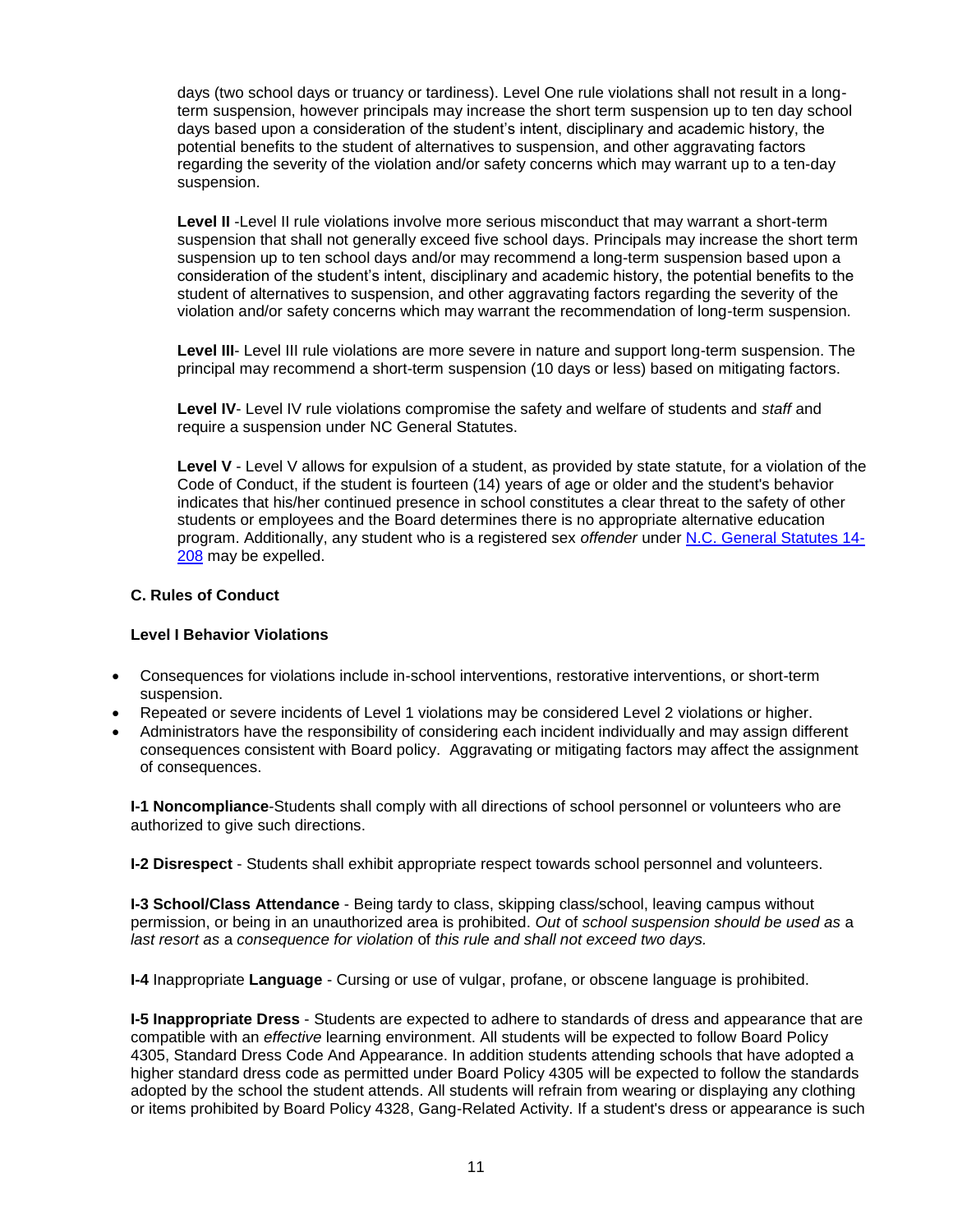that it constitutes a threat to the health or safety of others, distracts the attention of other students or staff from their work, or otherwise violates the applicable dress code, the principal or principal's designee may require the student to change his or her dress or appearance. Before receiving disciplinary consequences, a student who is not in compliance with this policy will be given a reasonable period of time to make adjustments so that he or she will be in compliance.

**I-6 Electronic Devices** - No student shall use, display, transmit or have in the "on" position on school property any wireless communication device or personal entertainment device, except as permitted and in compliance with Board Policy 4318. Consequences for violation shall include those set forth in the Policy 4318.

**I-7 Trespassing -** No student shall be on the campus of any school except the one to which the student is assigned without the knowledge and consent of the officials of that school. Students who remain at school after the close of the school day or come onto school ground when school is not in session without permission, unless attending a school sponsored or permitted event, will be considered trespassers. If the student does not leave when instructed to do so, he/ she may be prosecuted. A student under suspension from school is trespassing if he/she appears on the property of any school or at any school sponsored activity during the suspension period without the express permission of the principal.

**I-8 Tobacco -** No student shall possess, display, or use any tobacco product. This restriction applies even when the student is on school system property or at any school-sponsored activity as a visitor or spectator. For the purpose of this policy:

a. Tobacco Product: cigarettes, e-cigarettes, cigars, pipes, chewing tobacco, snuff, and any other items containing or reasonably resembling tobacco or tobacco products.

- b. Tobacco Use: smoking, chewing, dipping, vaping or any other use of tobacco products.
- c. The exceptions to this policy are:

a. The display of tobacco products does not extend to display that has a legitimate instructional or teaching purpose and is approved by a teacher or school administrator, and

b. A principal may permit tobacco products to be included in instructional or research activities in the school building if the activity is conducted or supervised by the faculty member overseeing the instruction or research and the activity does not involve smoking, chewing, or otherwise ingesting the tobacco product.

**I -9 Gambling -** Students shall not participate in any unauthorized games of chance in which money or items of value may be won or lost.

**I-10 Misconduct on School Vehicle -** School transportation service is a privilege, not a right. Students at all times while riding a school bus or other school vehicle shall observe the directives of the school bus driver. The following conduct or violation of any other rule of the Code of Student Conduct while on the school bus or other school vehicle is specifically prohibited:

- 1. Delaying the bus schedule,
- 2. Getting off at an unauthorized stop,
- 3. Failing to observe established safety rules and regulations, and
- 4. Willfully trespassing upon a school bus.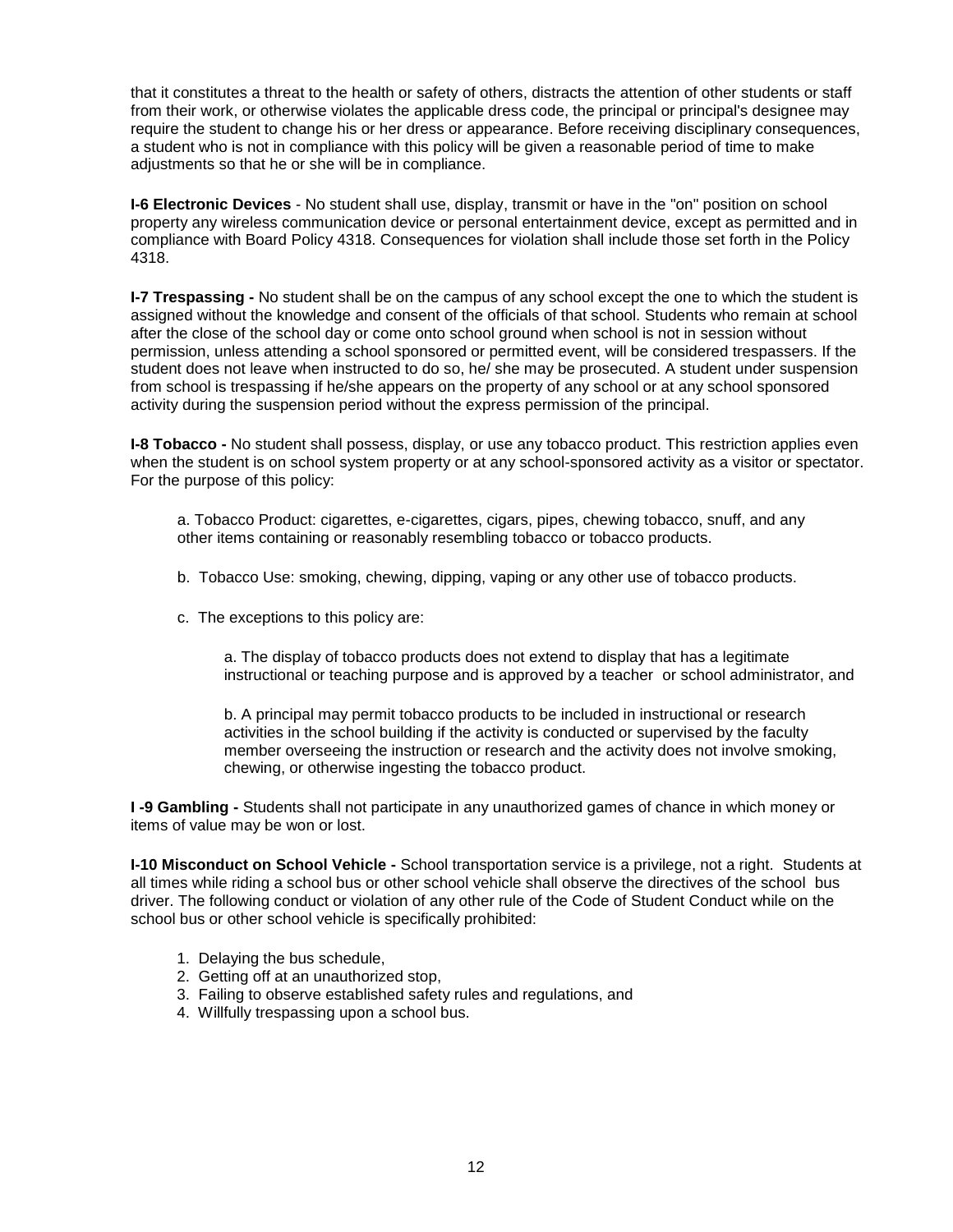#### **Level II Behavior Violations**

- Consequences for violations may range from restorative interventions to short-term suspension that generally should not exceed five school days.
- Repeated or severe incidents of Level 2 violations may be considered Level 3 violations or higher.
- Administrators have the responsibility of considering each incident individually and may assign different consequences consistent with Board policy. Aggravating or mitigating factors may affect the assignment of consequences.

**II-1 Integrity -** Any student who engages in or attempts to engage in cheating, plagiarism, falsification, violation of software copyright laws, or violation of computer access shall be subject to disciplinary action. The following actions are specifically prohibited:

1. **Cheating-** giving or receiving of any unauthorized assistance on academic work.

2. **Plagiarism-** copying the language, structure, or idea of another and representing it as one's own work.

3. **Falsification-** verbal or written statement of any untruth.

4. **Violation of software copyright laws-** unauthorized duplication of computer software (computer piracy), printed material related to computer software, and/or the use of pirated computer software.

**II–2 Inappropriate Literature, Illustrations and Images -** The possession of literature, illustrations, or other images which significantly disrupt the educational process or which are obscene is prohibited.

**II -3 Violation of computer access-** No student shall engage in conduct prohibited by Board Policy 3225.

**II-4 Class/Activity Disturbance -** Any physical or verbal disturbance which occurs within the school environment and which interrupts or interferes with teaching or orderly conduct of class/school activities is prohibited.

**II-5 School Disturbance**- No student shall, by use of passive resistance, noise, threat, fear, intimidation, coercion, force, violence, or any other form of conduct, cause the disruption of any lawful function, mission, or process of the school.

**II-6 School Transportation Disturbance** - Any physical or verbal disturbance which occurs on a school transportation vehicle and which interrupts or interferes with the safe and orderly operation of the vehicle is prohibited.

**II-7 Disruptive Protest**- No student on school property or on property adjacent thereto shall engage in any protest, march, picket, sit-in, boycott, walkout, or other activity which has as its purpose the disruption of any lawful function, mission, or process of the school, or in fact creates such a disruption.

**II-8 False Fire Alarm** - No student shall set off, attempt to set off, or aid and abet anyone in giving a false fire alarm. No student shall interfere with or damage any part of a fire alarm, fire detection, smoke detection, fire extinguishing system, or emergency escape system.

**II-9 Fire Setting/Incendiary Material**- The possession of any incendiary material (including but not limited to matches, lighters, or lighter fluid) or the use of any material reasonably likely to result in a fire on school property is prohibited.

**II-10 Property Damage**- No student shall intentionally damage or attempt to damage or deface school property, or personal property.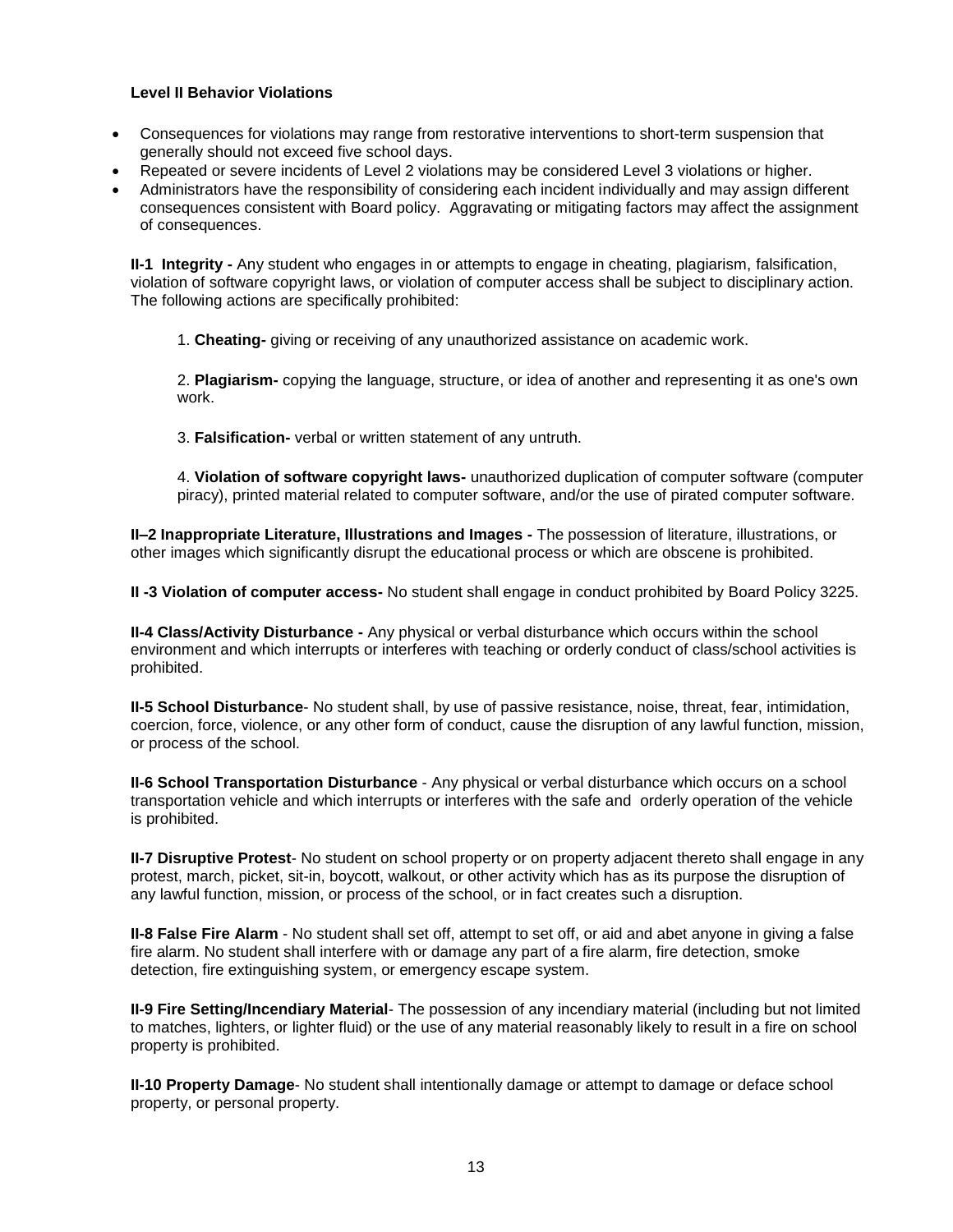**II-11 Theft** - No student shall steal, attempt to steal, or knowingly be in possession of stolen property.

**II-12 Extortion**- No student shall attempt to extort money, personal property, or personal services.

**II-13 Indecent Exposure/Sexual Behavior**- No student shall engage in behavior which is indecent, overly affectionate, or of a sexual nature.

**II-14 Harassment/Bullying** - No student shall engage in conduct prohibited by Board Policies 1710, Prohibition Against Discrimination, Harassment and Bullying.

**II-15 Sexual Harassment** - No student shall engage in conduct prohibited by Board Policy 1710, Prohibition Against Discrimination, Harassment and Bullying.

**II-16 Threat/False Threat** - No student shall make any threat through written or verbal language, sign, or act which conveys a serious expression of intent to cause harm or violence.

Furthermore, no student shall make a false threat of harm or violence, even jokingly, which causes or is reasonably likely to cause fear or a disruption to school activities.

**II-17 Physical Aggression/Fighting** - Physical aggression or fighting toward students and other people is prohibited. A student who is attacked may use reasonable force in self-defense, but only to the extent necessary to get free from the attack and notify proper school authorities. A student who exceeds reasonable force may be disciplined even though someone else provoked the fight.

No student shall engage in fighting or physical aggression towards others, including but not limited to:

a. Choking, hitting, slapping, shoving, scratching, spitting, biting, blocking the passage of, or throwing objects at another person in an aggressive, confrontational or dangerous manner.

b. Taking any action or making comments or writing messages that might reasonably be expected to result in a fight or physical aggression.

**II-18 Failure to Report Firearm** - Any student who has knowledge that another student possesses or intends to bring a firearm on any school campus or to any school activity shall report this information to school or law enforcement authorities immediately.

**II-19 Hazing** - Hazing is prohibited. No group or individual shall require a student to wear abnormal dress, play abusive or ridiculous tricks on him/her, frighten, scold, beat, harass, or subject him/her to personal indignity of any kind.

**II-20 Search and Seizure** - A student's failure to permit searches and seizures as provided in Board Policy 1710 is prohibited.

**II-21 Aiding and Abetting**- No student shall aid or abet another student in violating any rule in the Code of Student Conduct or any other school policy, rule, regulation, statute or law.

#### **Level III Behavior Violations**

- Consequences for violations short-term suspension, assignment to an alternative learning program, and long term suspension.
- Administrators have the responsibility of considering each incident individually and may assign different consequences consistent with Board policy. Aggravating or mitigating factors may affect the assignment of consequences.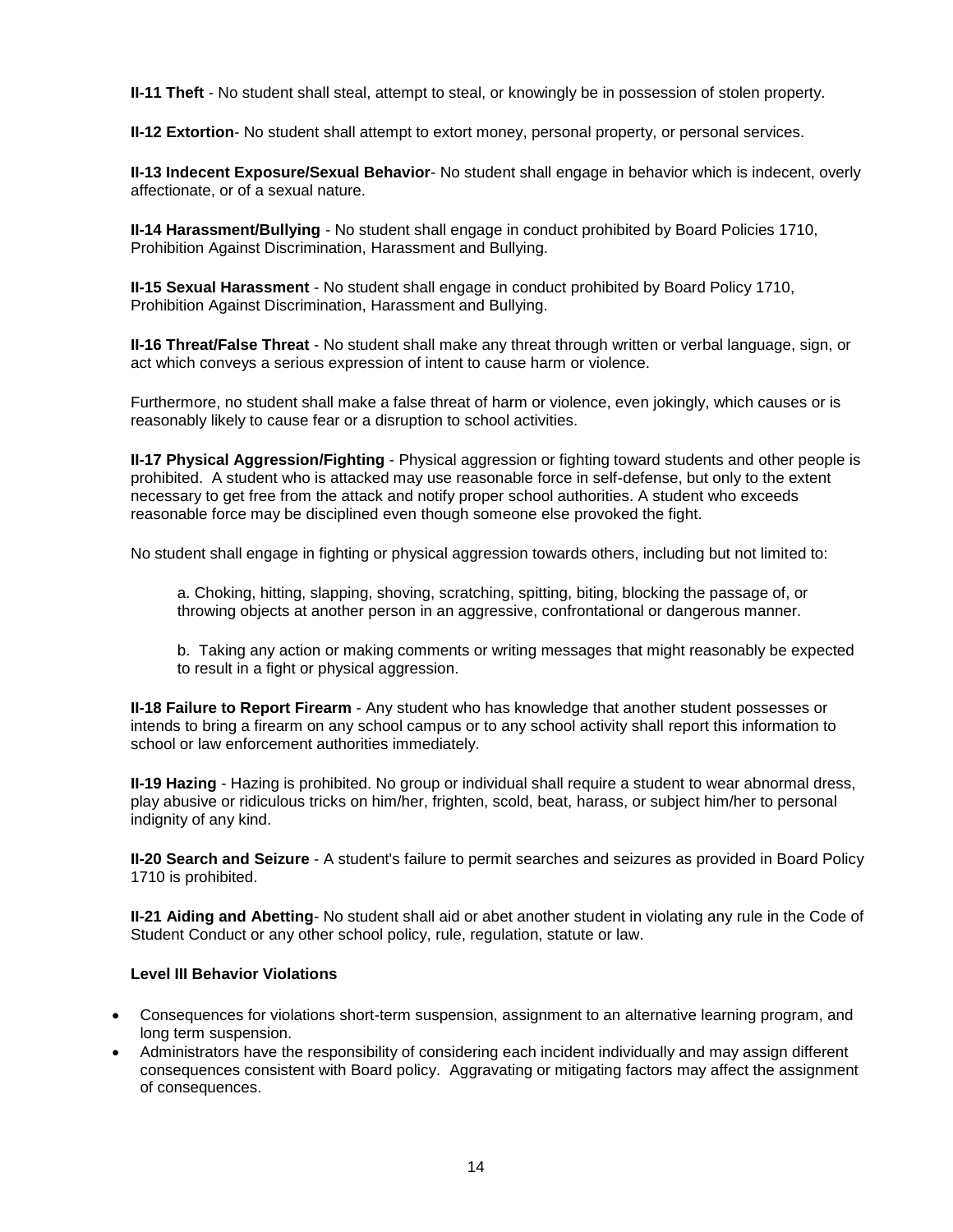#### **III - 1 Narcotics, Alcoholic Beverages, Controlled Substances, Chemicals, and Drug**

#### **Paraphernalia**

No student shall possess, use, distribute, sell, possess with intent to distribute or sell, or conspire or attempt to distribute or sell, or be under the influence of any narcotic drug, hallucinogenic drug, amphetamine, barbiturate, marijuana, anabolic steroid, other controlled substance, any alcoholic beverage, malt beverage, fortified wine, other intoxicating liquor, drug paraphernalia, counterfeit substance, any unauthorized prescription drug, or any other chemicals or products with the intention of bringing about a state of exhilaration, euphoria, or of otherwise altering the student's mood or behavior. The proper use of a drug authorized by valid medical prescription from a legally authorized health care provider shall not be considered a violation of this rule when the drug is taken by the person for whom the drug was prescribed.

**Possession**: having the prohibited substance on the student's person or in another place where the student, either alone or jointly with others, has control over it. This may include, but is not limited to, possession of a prohibited substance in an automobile, locker, book bag, or desk.

**Use**: the consumption, injection, inhalation or absorption of a prohibited substance into a student's body by any means.

**Under the influence**: the use of any prohibited substance when the prohibited substance would influence a student's mood, behavior, or learning to any degree.

**Counterfeit Substance**: any substance that is described or presented with the intention of deceiving another into believing that it is a substance prohibited under this policy.

**Unauthorized Prescription Drug**: any drug or medication that has not been prescribed for the student.

**Drug Paraphernalia**: objects used for ingesting, inhaling, or otherwise introducing controlled substances into the body, e.g., pipes, rolling papers, "roach" clips. Relevant evidence may be considered in determining whether an object is drug paraphernalia

**Conspiracy**: an agreement by two or more persons to commit an unlawful act in violation of this policy.

**Sell**: the exchange of a prohibited substance for money, property, or any other benefit or item of value.

**Possess with Intent to Distribute/Sell**: intent to distribute or sell may be determined from the amount of the prohibited substance found, the manner in which it was packaged, the presence of packaging materials such as scales, baggies or other containers, or from statements or actions of the student that demonstrate an intent to distribute or sell.

**Distribute**: to give, share, or pass a prohibited substance for any benefit or item of value, or when the student possessed the substance, at least in part, for the purpose of distribution.

When a first infraction of this policy involves only possession, use, and/or being under the influence of a substance prohibited by this policy, an alternative to long-term suspension shall be offered. Failure to meet any requirements of the alternative program reactivates the long- term suspension.

*Note: The alternative shall consist* of a *short- term suspension and shall also require participation in* a *corrective education and/or counseling program. The program shall be designed by the superintendent and agreed to in writing by the parent, guardian, student, and school principal. Parents, guardians, and students shall be provided information by school authorities concerning approved alternative programs. This alternative shall be offered only one time to students during their school career unless an exception is made by the superintendent based on mitigating factors.*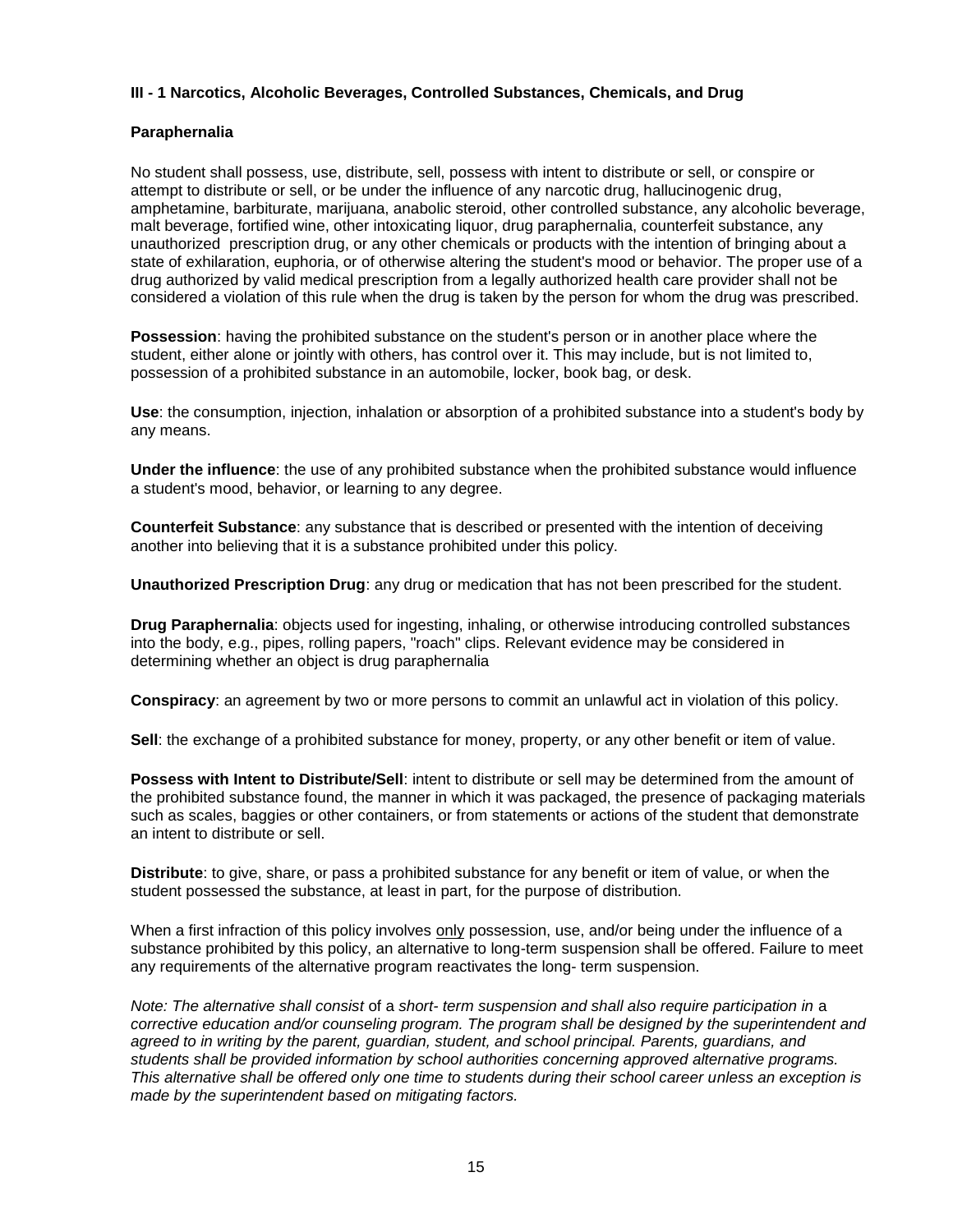**III - 2 Gang and Gang Related Activity** - The Board of Education believes that gangs and gang-related activities pose a serious safety threat to students and staff members of the Wayne County Public School System and can significantly disrupt the educational environment.

A. No student shall participate in any gang-related activities. For purposes of this policy:

1. a "gang" is any ongoing organization, association, or group of three or more persons, whether formal or informal, having as one of its primary activities the commission of criminal acts, and having a common name or common identifying sign, colors or symbols.

2. "gang-related activities" are any activities engaged in by a student on behalf of an identified gang; to perpetuate the existence of an identified gang; to effect the. common purpose and design of an identified gang; or to represent gang affiliation, loyalty, or solidarity.

B. Conduct prohibited by this policy includes:

1. Wearing, possessing, using, distributing, displaying, or selling any clothing, jewelry, emblems, badges, symbols, signs, visible tattoos and body markings, or other items, with the intent to conveyor promote membership or affiliation in any gang;

2. Communicating either verbally or non-verbally (gestures, handshakes, slogans, drawings, etc.), with the intent to conveyor promote membership or affiliation in any gang;

3. Tagging, or otherwise defacing school or personal property with symbols or slogans intended to conveyor promote membership or affiliation in any gang;

4. Requiring payment of protection, money or insurance, or otherwise intimidating or threatening any person in connection with gang-related activity;

5. Inciting other students to intimidate or to act with physical violence upon any other person in connection with gang-related activity;

- 6. Soliciting others for gang membership;
- 7. Committing or conspiring to commit illegal act in connection with gang-related activity.

C. When a first infraction involves only the wearing of gang-related attire, the student shall receive a warning and be allowed to immediately change or remove the attire as an alternative to disciplinary action.

D. The Superintendent or Superintendent's designee shall regularly consult with law enforcement officials to identify examples of gang-related items, symbols and behaviors and shall provide each principal with this information. Parents and students shall be notified that such information is maintained in the principal's office, that it is subject to change, and that the principal's office may be consulted for updates. In providing this information for parents and students, the school system acknowledges that not all potential gang indicators connote actual membership in a gang.

**III- 3 Weapons/Dangerous Instruments/Substances** - No student shall possess, handle, or transmit any weapon, facsimile of a weapon, dangerous instruments, substances or other object that can reasonably be considered or used as a weapon or dangerous instrument/substances. This does not apply to any student who finds a weapon or dangerous instrument /substances on school property or receives it from another person on school property and who immediately reports the weapon or dangerous instrument/substances to school or law enforcement authorities.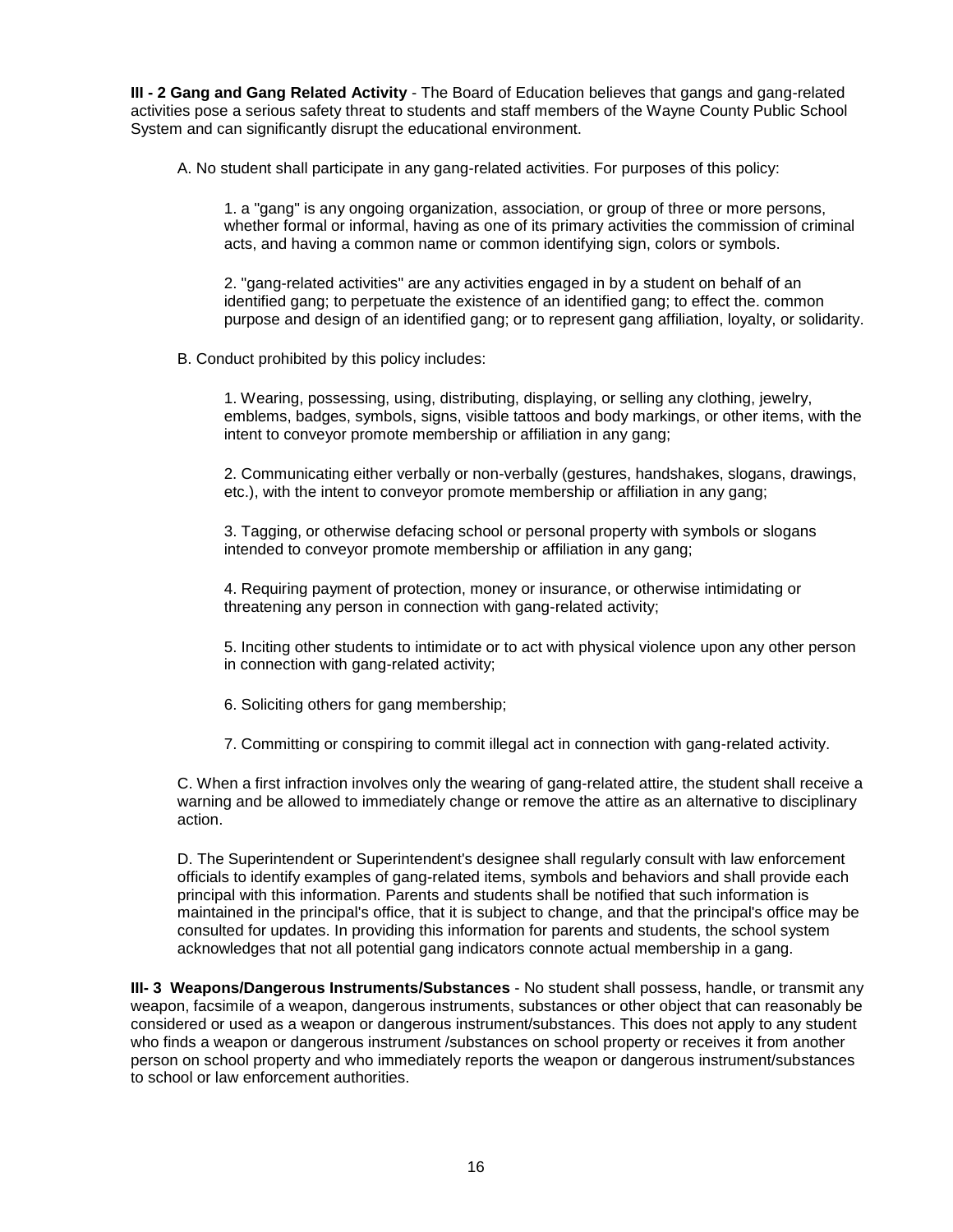Weapon: any firearm, BB gun, stun gun, mace/pepper spray, air rifle, air pistol, ammunition, power loads, fireworks, knife, slingshot, leaded cane, blackjack, metallic knuckles, razors, razor blades (except cartridge razors used solely for personal shaving), box cutter and any sharp-pointed or edged instrument except instructional supplies, unaltered nail files and clips and tools used solely for preparation of food, instruction, and maintenance.

Dangerous Instruments/Substances: any object or substance that is possessed, handled, transmitted, or used for the purpose of causing or attempting to cause physical injury.

Facsimile of a Weapon: any copy of a weapon that could reasonably be perceived to be a real weapon.

*Note: Refer* to *Level IV: Rule IV-1 for violations involving Firearms/Destructive* Devices.

**III-4 Assault on a Student** - No student shall cause or attempt to cause serious physical injury to another student. For the purposes of this policy "serious physical injury" shall refer to any significant or aggravated bodily injury, including but not limited to broken bone(s), loss or chipping of teeth, loss or impairment of vision, loss of consciousness, internal injuries, scarring or other disfigurement, significant bleeding, lacerations resulting in sutures, significant bruising, severe or prolonged pain, any injury requiring hospitalization for any period of time, and/or any injury resulting in medical treatment beyond simple first aid procedures.

**III -5 Assault on School Personnel or Other Adult** - No student shall cause or attempt to cause physical injury to any school employee or other adult.

Note: *If a teacher is assaulted or injured by a student and as a result the student is reassigned to alternative education services, long-term suspended, or expelled, the student shall not be returned* to *that teacher's classroom unless the teacher consents.*

**III -6 Assault Involving Weapon/Dangerous Instrument/Substances** - No student shall assault **another** using a weapon, dangerous instrument, or dangerous substances.

*Note: Refer to Level IV: IV-1 for violations involving Firearms/Destructive Devices.*

**III -7 Bomb Threat** -No student shall make a bomb threat or hoax by making a false report that a device designed to cause damage or destruction by explosion, blasting, or burning is located on the school premises or at the site of school activities. No student shall with the intent to perpetrate a hoax, conceal, place or display on school property or the site of school activities any device or artifact so as to cause any person reasonably to believe the same to be a bomb or other destructive device.

**III - 8 Bomb Threat: Aiding/Abetting** - No student shall aid, and/or abet in making a bomb threat or hoax by making a false report that a device designed to cause damage or destruction by explosion, blasting, or burning is located on the school property or at the site of school activities.

#### **III - 9 Acts of Terror**-

a. No student shall make a report that he or she knows or should know is false, that any device, substance or material designed to cause harmful or life threatening illness or injury to another person, is located on school property or at the site of a school activity.

b. No student shall, with intent to perpetrate a hoax, conceal, place, disseminate or display on school property or at the site of a school activity any device, machine, instrument, artifact, letter, package, material, or substance, so as to cause a reasonable person to believe the same to be a substance or material capable of causing harmful or life-threatening illness or injury to another person.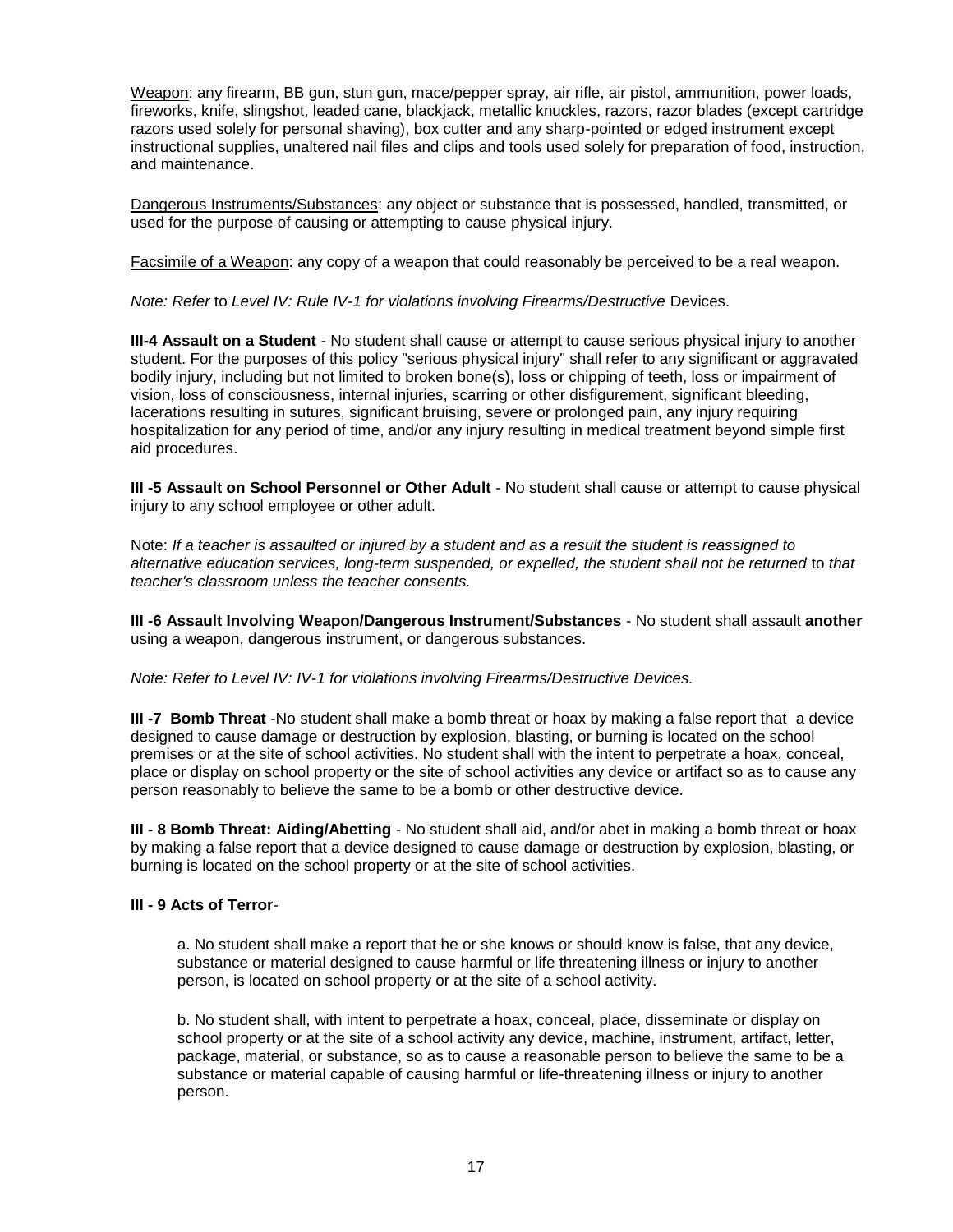c. No student shall threaten to commit an act of terror on school property or at the site of a school activity that is designed to cause, or is likely to cause, serious injury or death to another person, when the threat is intended to cause, or actually causes, a significant disruption to the instructional day or a school-sponsored activity.

d. No student shall make a report that he or she knows is false, that an act of terror designed to cause, or likely to cause, serious injury or death to another person on school property or at the site of a school-sponsored activity is imminent, when that report is intended to cause, or actually causes, a significant disruption to the instructional day or a school-sponsored activity.

e. No student shall aid, abet, and/or conspire to commit any of the acts described in section 1-4 of this policy.

#### **Level IV Behavior Violations**

Mandatory 365-day suspension in accordance with the N.C. General Statutes

**IV-1 Firearm/Destructive Device K-12**- Any student in grades K-12 shall be suspended for 365 calendar days for bringing a firearm or destructive device onto school property or to a school sponsored event off school property, or for possessing a firearm or destructive device on school property or at a schoolsponsored event off school property. School property includes any property owned, used or leased by the Board of Education, including school buses, other vehicles and school bus stops. Principals are required to refer to the law enforcement system any student who brings a firearm or weapon to school.

**Firearm**: A weapon, including a starter gun, which will or is designed to or may readily be converted to expel a projectile by the action of an explosive; the frame or receiver of any such weapon; or any firearm muffler or firearm silencer. The term shall not include an inoperable antique firearm, a BB gun, stun gun, air rifle, or air pistol.

**Destructive Device:** An explosive, incendiary, or poison gas; bomb; grenade; rocket having a propellant charge of more than four ounces; missile having an explosive or incendiary charge of more than onequarter ounce; mine; or device similar to any of the devices listed in this definition.

Violation of this section shall result in suspension from school for 365 days unless modified by the Superintendent or Board of Education on a case-by-case basis.

The 365-day suspension does not apply to any student who finds the firearm on school property or receives it from another person on school property and who delivers the weapon, immediately, to school or law enforcement authorities.

#### **Level V Behavior Violations**

- Consequence for Level 5 violation is expulsion (applies only to students age 14 or older).
- A student may be expelled if it is determined that his/her continued presence in school constitutes a clear threat to the safety of other students or employees and the Board determines that there is no appropriate alternative education program.
- Any student who is a registered sex offender under [N.C. Gen. Stat. § 14-208.18](http://redirector.microscribepub.com/?cat=stat&loc=nc&id=14&spec=208.18) may be expelled.

A student fourteen (14) years of age or older may be expelled for a violation of this Code of Conduct if the Board determines the student's behavior indicates that the student's continued presence in the school constitutes a clear threat to the safety of other students or employees, and that there is no appropriate alternative educational program. Additionally, any student who is a registered sex offender under [N.C.](http://redirector.microscribepub.com/?cat=stat&loc=nc&id=14&spec=208)  [General Statutes 14-208](http://redirector.microscribepub.com/?cat=stat&loc=nc&id=14&spec=208) may be expelled.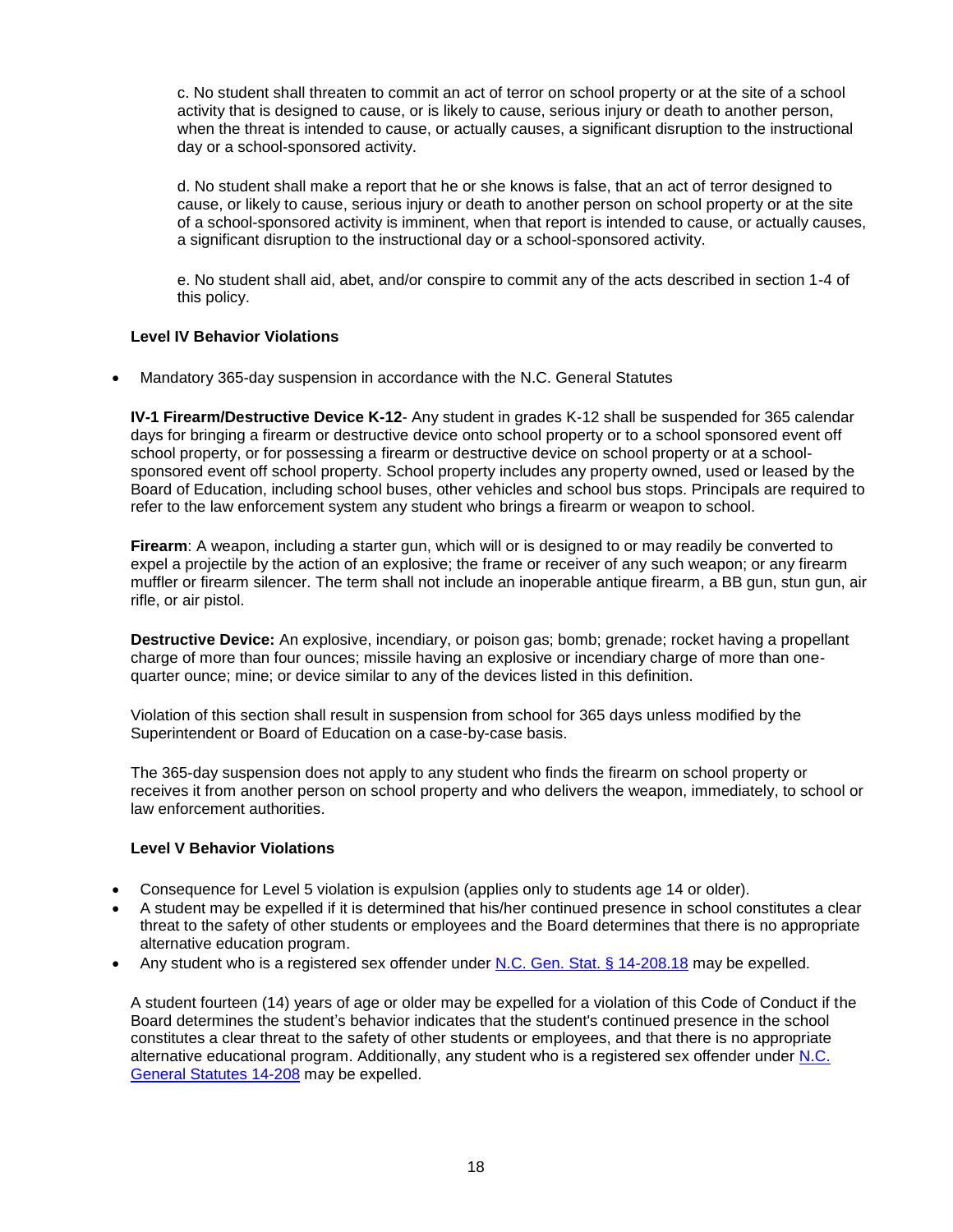Legal References: [NCGS 115C-390.1,](http://redirector.microscribepub.com/?cat=stat&loc=nc&id=115c&spec=390.1) [-390.2](http://redirector.microscribepub.com/?cat=stat&loc=nc&id=115c&spec=390.2)

Adopted: August 1, 2011; Revised: December 16, 2019

#### *Related Policies*

Policies listed below relate to the Code of Student Conduct or to a safe and orderly environment and should be reviewed by students and/or parents. These policies are available online at [www.waynecountyschools.org](file:///C:/Users/5426996741/Videos/Desktop/handbooks/www.waynecountyschools.org) and can be found by clicking on the Board Policies link under the "Student Resources" and "Parent Resources" tabs. If parents and/or students do not have access to policies online, they may contact the school and request a printed copy of any Wayne County Public Schools policy.

| Policy 1710        |                | Prohibition Against Discrimination, Harassment, and Bullying |
|--------------------|----------------|--------------------------------------------------------------|
|                    |                | Discrimination, Harassment and Bullying Complaint Procedure  |
| <b>Policy 3225</b> |                | Student Acceptable Use of Technology Policy                  |
| <b>Policy 3470</b> |                | Alternative Learning Programs/Schools                        |
| Policy 4010        |                | <b>Student and Parent Grievance Procedure</b>                |
| Policy 4115        |                | <b>Behavior Standards for Transfer Students</b>              |
| <b>Policy 4301</b> |                | Suspension and Expulsion                                     |
| Policy 4302        |                | Short-term Suspension                                        |
| <b>Policy 4303</b> |                | <b>Student Behavior Policies</b>                             |
| Policy 4304        |                | Authority of School Personnel                                |
| <b>Policy 4305</b> |                | <b>Student Dress Code and Appearance</b>                     |
| Policy 4307        |                | Disciplinary Action for Exceptional Children/Students with   |
|                    |                | <b>Disabilities</b>                                          |
| <b>Policy 4310</b> |                | Integrity and Civility                                       |
| <b>Policy 4315</b> |                | <b>Disruptive Behavior</b>                                   |
| Policy 4318        | <b>AR 3320</b> | Use of Wireless Communication Devices                        |
| <b>Policy 4320</b> |                | <b>Tobacco Products - Students</b>                           |
| <b>Policy 4325</b> |                | Drugs and Alcohol                                            |
| Policy 4328        |                | <b>Gang-related Activity</b>                                 |
| <b>Policy 4330</b> |                | Theft, Trespass and Damage to Property                       |
| <b>Policy 4331</b> |                | Assaults, Threats and Harassment                             |
| <b>Policy 4333</b> | AR 4333        | Weapons, Bomb Threats, Terrorist Threats and Clear           |
|                    |                | <b>Threats to Safety</b>                                     |
| <b>Policy 4335</b> |                | <b>Criminal Behavior</b>                                     |
| Policy 4340        |                | School-Level Investigations                                  |
| Policy 4341        |                | Parental Involvement in Student Behavior Issues              |
| <b>Policy 4343</b> |                | Search and Seizure                                           |
| <b>Policy 4345</b> |                | <b>Student Discipline Records</b>                            |
| Policy 4352        |                | Removal of Student During the Day                            |
| Policy 4362        |                | Requests for Readmission of Students Suspended for           |
|                    |                | 365 Days or Expelled                                         |
| <b>Policy 4370</b> |                | <b>Student Discipline Hearing Procedures</b>                 |
| Policy 4400        | AR 4400        | Attendance                                                   |
| Policy 1725        |                | Title IX Sexual Harassment-Prohibited Conduct and Reporting  |
| Policy 1726        |                | <b>Title IX Sexual harassment Grievance Process</b>          |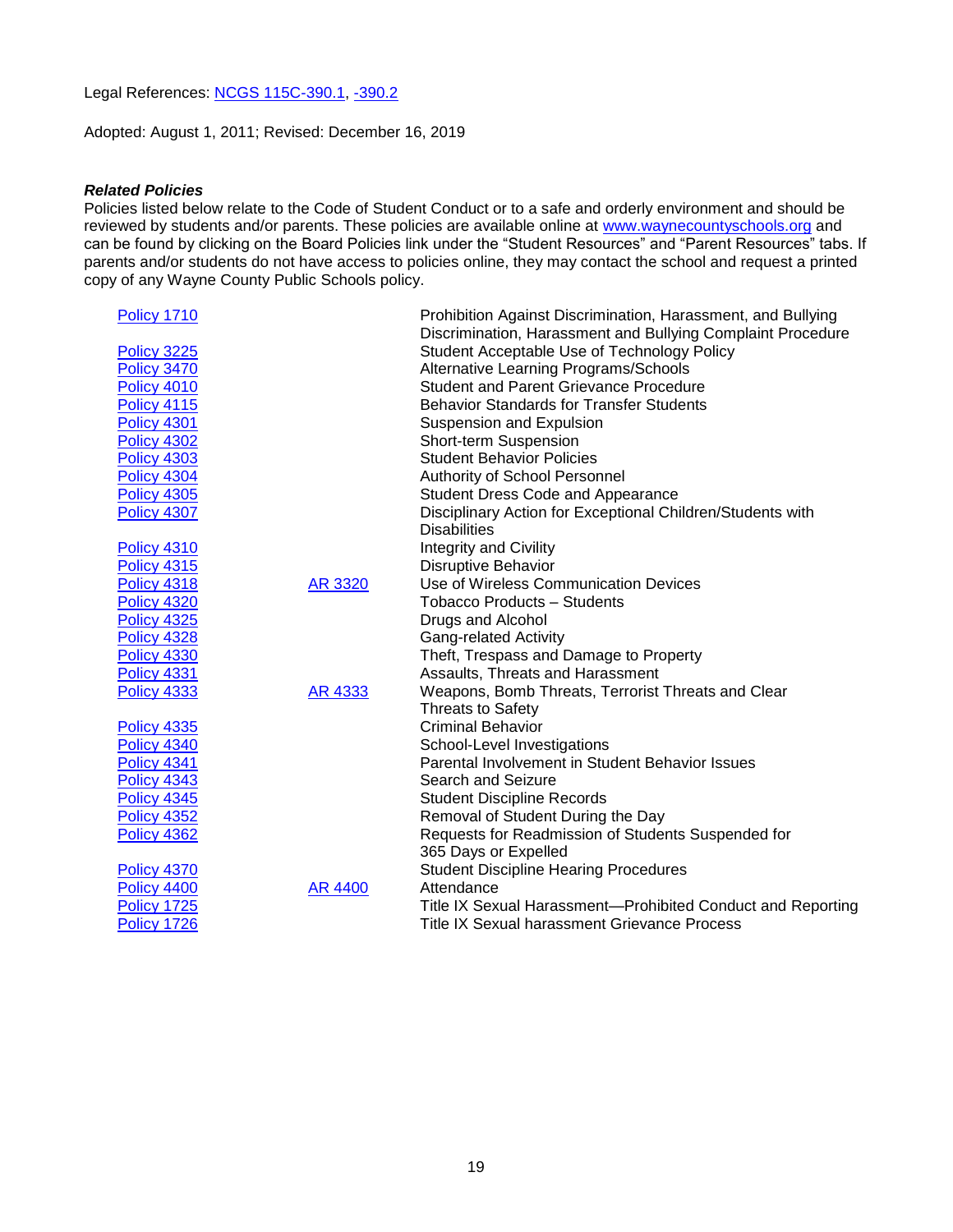# **Health, Wellness & School Safety**

#### **ACADEMIC AND PERSONAL FREEDOM**

#### *Freedom from Discrimination*

Wayne County Public Schools does not discriminate on the basis of race, color, disability, national origin, gender, or age in its programs and activities. The superintendent has appointed the following individuals to coordinate the school system's efforts to comply with and carry out its responsibilities under federal non-discrimination laws. These responsibilities include investigating any complaints communicated to school officials alleging noncompliance with Title VI or Title IX of the Civil Rights, Section 504 of the Rehabilitation Act, the Americans with Disabilities Act (ADA), the Age Discrimination Act and/or the Boy Scouts Act, or alleging actions which would be prohibited by those laws.

#### **1. Title IX Coordinator**

 Name: Dr. Tim E. Harrell Office Address: WCPS Central Office Phone Number: 919-705-6192

#### **2. Section 504 Coordinator** Name: Gail Sasser Office Address: 300 Dixie Trail, Building O Phone Number: 919-580-3664

#### **3. ADA**

 Name: Sonja Emerson Office Address: 300 Dixie Trail, Building O Phone Number: 919-705-2713

**4. Age Discrimination Coordinator** Name: Dr. Yvette Smith Mason Office Address: WCPS Central Office Phone Number: 919-705-6116

#### **5. Coordinator for Other Non-Discrimination Laws** Name: Dr. Yvette Smith Mason Office Address: WCPS Central Office Phone Number: 919-705-6116

#### *Equal Access*

Wayne County Public Schools will provide equal access to the Boy Scouts and other designated youth groups as required by law. The Board will not tolerate any form of unlawful discrimination, harassment or bullying in any of its educational or employment activities or programs.

#### *Student and Parent Grievances*

While the district encourages informal resolutions to student and parent grievances, it recognizes that students and parents may want a more formal process for certain types of complaints or to follow if an informal process is not found to be satisfactory. Board of Education Policy 1720/1725/4010 outlines the grievance process to address situations in which a student or parent believes that a violation, misapplication, or misinterpretation of school board policy or of state or federal law or regulation has occurred. The exception is of the appeals related to disciplinary actions under the Code of Student Conduct and other situations for which a specific appeal process has been identified by policy.

As the first step in the grievance process, students or parents should discuss the grievance with the most immediate and appropriate school official within ten (10) calendar days of the occurrence giving rise to the grievance.

#### *Freedom of Speech*

Students have a right to express their thoughts and opinions at reasonable times and places. This right is guaranteed by the Constitution of the United States. The school is an appropriate place for debate, discussion, and the expression of ideas. However, certain kinds of speech, whether spoken, written or symbolic, may be prohibited at schools. Understanding the meaning of the First Amendment's protection of free speech is an important responsibility, which students must accept, in their learning process. The following types of speech are not generally protected by the Constitution and are prohibited at schools or at school-related activities:

Profanity: words, which are clearly considered profane by contemporary community standards of behavior;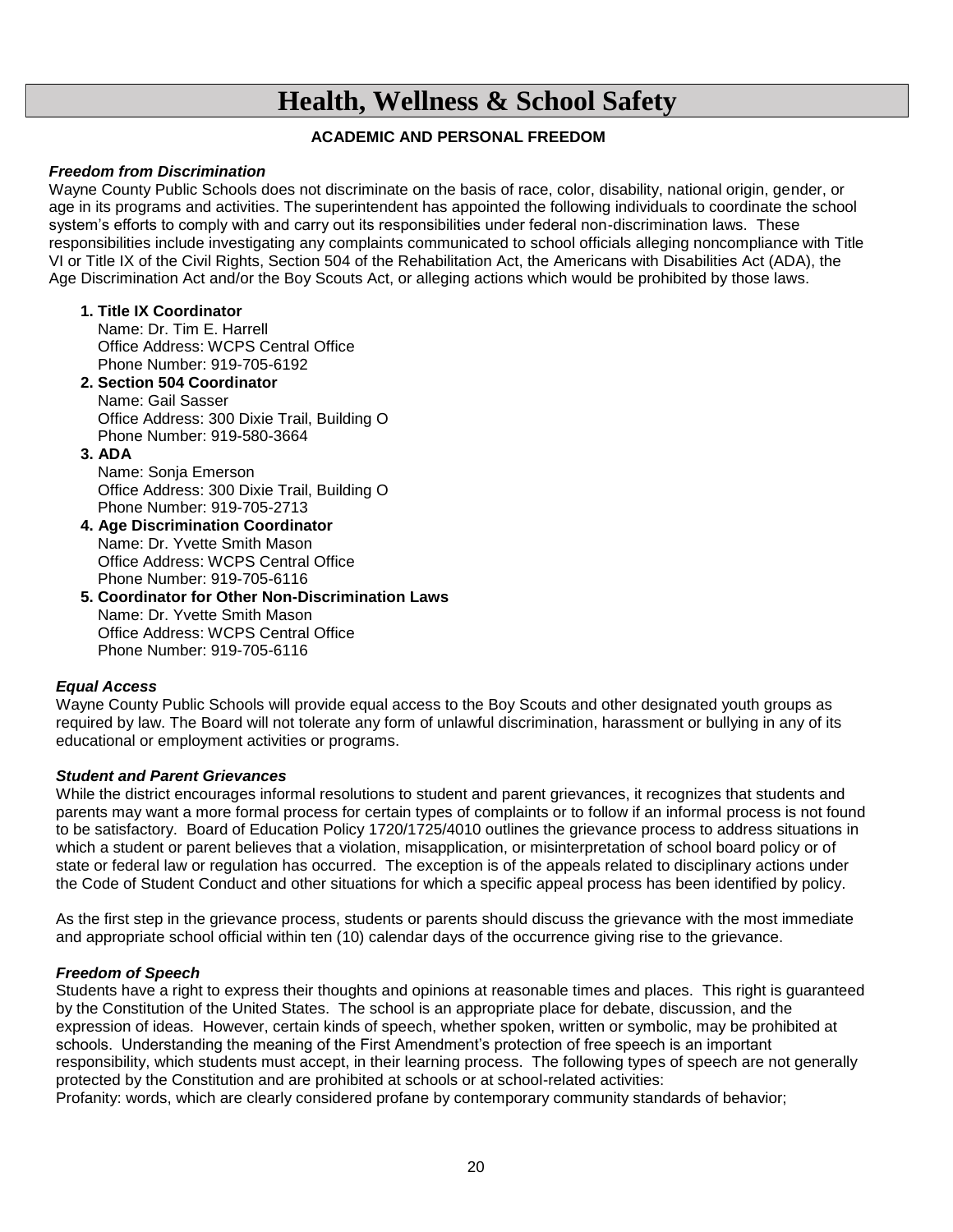Obscenity: words which describe sexual conduct and which, read as a whole, appeal to a prurient interest in sex, portray sex in a manner offensive to contemporary community standards and do not have serious literary, artistic, political, or scientific value; Fighting or Abusive Words: words which are spoken solely to harass or injure other people, such as threats of violence, defamation of character or defamation of a person's race, religion or ethnic origin; and Disruption: speech, be it verbal, written, or symbolic, which materially and substantially disrupts classroom work, school activities or school functions, such as demonstrations, "sit-ins", "boycotts", "walkouts", or simply talking in class when told not to do so by the teacher.

#### *Freedom of the Press*

The right of students to express their thoughts and opinions in school-sponsored or non school-sponsored publications are also generally protected by the Constitution. There are certain limitations on this right, however, which students are responsible to learn in the process of their education. In order to prevent the disruption of classroom instruction, the principal may restrict the distribution of any publication at school to reasonable times and places. In addition, principals may prohibit the distribution at school and school-related activities of a publication if they consider the publication:

- to be obscene
- to contain "fighting or abusive" words, or
- to be libelous
- to be materially and substantially disruptive of schoolwork, activities or functions.

If a principal prohibits the distribution of a student publication, the student shall be informed that he or she may file a grievance to the Board of Education. The distribution of material without prior approval may result in an out of school suspension for person(s) distributing the material.

#### **AFTER HOURS SCHOOL EMERGENCY CONTACT INFORMATION**

Each school posts their After Hours Emergency Contact Information on their school's voicemail system for parents who need to immediate assistance from a school official after hours or on the weekend.

#### **ASBESTOS MANAGEMENT PLAN**

Pursuant to the Asbestos Hazard Emergency Response Act (AHERA), the Asbestos-Containing Materials in Schools rule requires local education agencies to inspect their school buildings for asbestos-containing building material, prepare asbestos management plans and perform asbestos response actions to prevent or reduce asbestos hazards. If you have any questions regarding inspections, response actions, and post-response action activities, including periodic re-inspection and surveillance activities that are planned or in progress as well as the availability of the AHERA Management Plan for Wayne County Public Schools, you may contact Dr. Tim Harrell at 919-731-5900.

#### **ASTHMA/MEDICAL STATEMENT**

Students requiring emergency medication and regularly administered medications, including asthma inhalers and emergency injections, will have access to their medicines at school, while on field trips and while participating in other school sponsored activities. These students must also have a physician authorization in writing.

#### **BOMB THREATS**

Students are prohibited from making, aiding, and/or abetting in making a bomb threat or perpetrating a bomb hoax against school district property by making a false report that a device designed to cause damage or destruction by explosion, blasting or burning is located on school property. No student may knowingly or willfully cause, encourage or aid another student to make a bomb threat or perpetrate a bomb hoax and must notify a teacher or the principal of this information immediately.

#### *Consequences of Bomb Threat*

In accordance with Policy 4300 – *Code of Student Conduct*, any student who makes a bomb threat or knowingly, willingly causes, encourages or aids another student toward making a bomb threat or perpetrating a bomb hoax will be suspended for ten days and recommended for long term suspension to the superintendent.

#### *Possession of a Bomb/Destructive Device*

Possession of any explosive, incendiary, or poison gas bomb, grenade, rocket having a propellant charge of more than four ounces, missile having an explosive or incendiary charge of more than one-quarter ounce, mine, or device similar to any of the devices listed is strictly prohibited by law on a public school campus.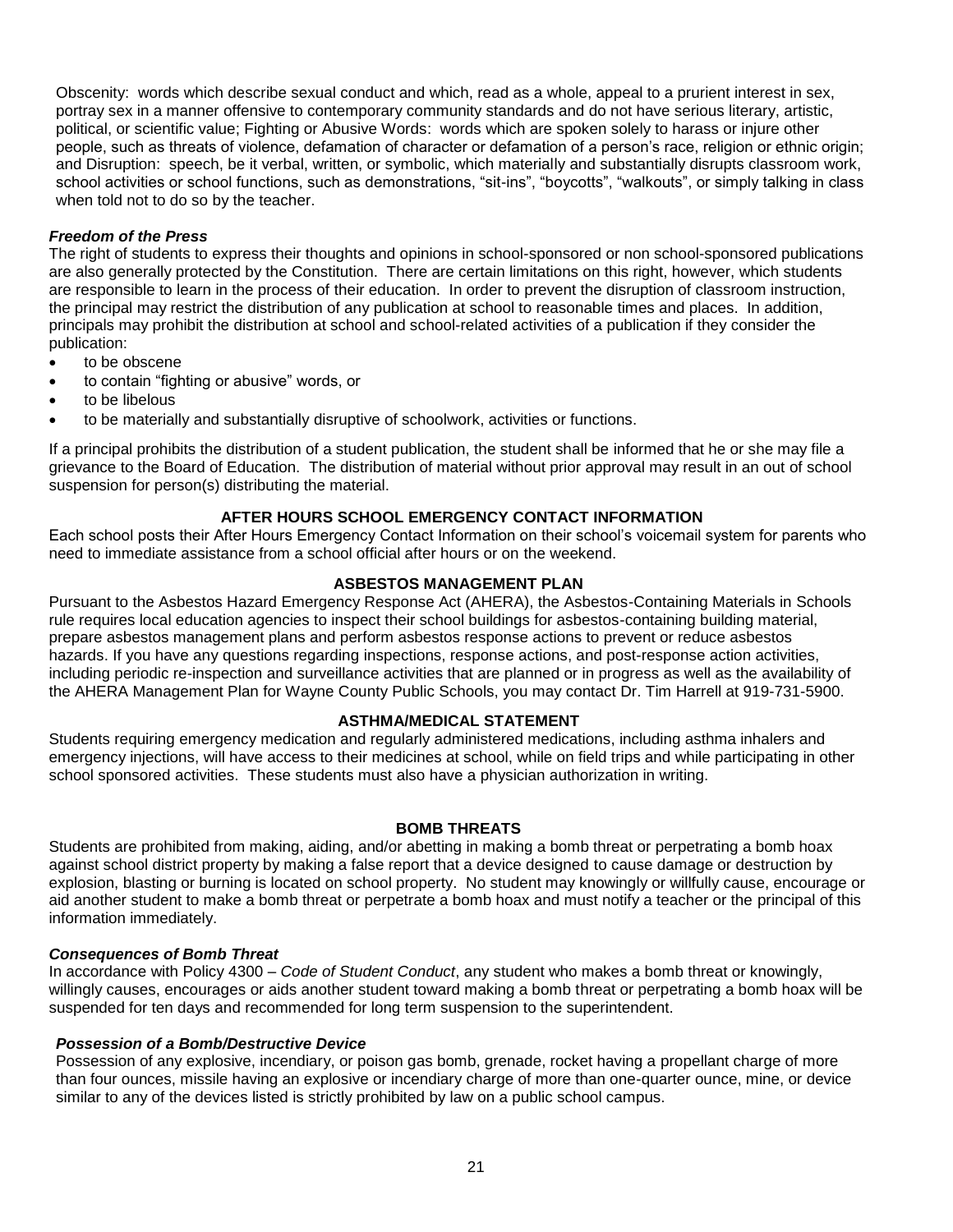#### *Consequences of Possession of a Bomb/Destructive Device*

As required by law, the principal shall suspend for ten days and recommend to the superintendent a 365-day suspension for any student who: (a) is found to be in possession of a bomb or destructive device of any kind, or (b) conceals, places or displays device on school property or at a school-related or school-sponsored activity with the intent to cause others to believe the device is a bomb or destructive device. Upon the superintendent's recommendation, the school board may modify the mandated 365-day suspension as is dictated by law. A student who violates this section will be referred to the criminal justice and/or juvenile justice system.

#### **BOOK BAGS AND GYM BAGS**

Each school has specific procedures on the use of book bags and gym bags and the procedures should be closely followed. In the event that lockers are not assigned, students should follow the directions of school administration regarding storage of book bags and/or gym bags during the school day.

#### **BULLYING (SCHOOL BOARD POLICY 4332)**

Bullying may be physical, verbal, social-relational, and/or harassment of any kind. It can happen in front of the victim or away from the victim, such as gossip. Another type of bullying that occurs is cyberbullying where social networks or any form of technology, including cell phones are used to bully/taunt students. Each school needs the support of parents as well as students to stop bullying from occurring. Talk with your child at home every day and ask them about their day at school. It often takes time and patience to catch a bully because most of the bullying or taunting occurs when no adult is present. Encourage your child that if he or she is a victim or even an onlooker of bullying, it must be reported. If problems have occurred at school in regards to bullying, please let your child know that it is okay to tell someone. The teacher needs to be informed and the team of teachers will investigate first. If problems persist, the administration and school counselor will get involved. We will try our best to stop the bullying. Most bullying can be stopped by avoiding or not letting the bully know that he or she is 'winning', so to speak. We encourage students to first ignore but if the problem persists, the school must know. Once a student has been talked to by his or her teachers, warned by the administration and parents called, the next offense of bullying or harassment will result in Out of School Suspension. Bullying occurs when there is a constant pattern of behavior, not a one or two time occurrence.

#### *Bullying Reporting App [Safe2SpeakUp app]*

Students and parents who want to report bullying can do so by downloading the Safe2SpeakUp app. Through the Safe2SpeakUp app, students can send anonymous tips about school safety concerns like bullying, fighting or even weapons from their smartphone or tablet. These anonymous tips give school administrative teams the information they need to take action. To download the Safe2SpeakUp app, go to www.waynecountschools.org and click on the "Student Resources" or "Parent Resources" tabs.

#### **BUS TRANSPORTATION**

Bus transportation is a privilege and not a right in North Carolina. All students are expected to conduct themselves on buses so as not to jeopardize the safety of other students. Persons not adhering to proper bus conduct will be subject to disciplinary action and to possibly being barred from riding a school bus. Parents are not allowed to board buses. Students are not allowed to ride buses they are not assigned to in accordance with Wayne County Public School policy. The following are transportation guidelines:

- Be ready for the bus each morning. If the driver stops the bus and does not see any movement of students, the driver is not required to wait.
- Students should know that while being transported, they are under the direct supervision of the bus driver. Refusal to obey requests of the driver may also result in being denied transportation or disciplinary action.
- Students are to be assigned seats shortly after school begins. You should sit only in the seat to which you are assigned.
- Students are not to go between, behind, in front, or enter parked buses anytime during the school hours.

The school administration has the ability to suspend bus transportation as a disciplinary action. Every school follows specific procedures for loading and unloading of students, delivering students to bus stops and communicating with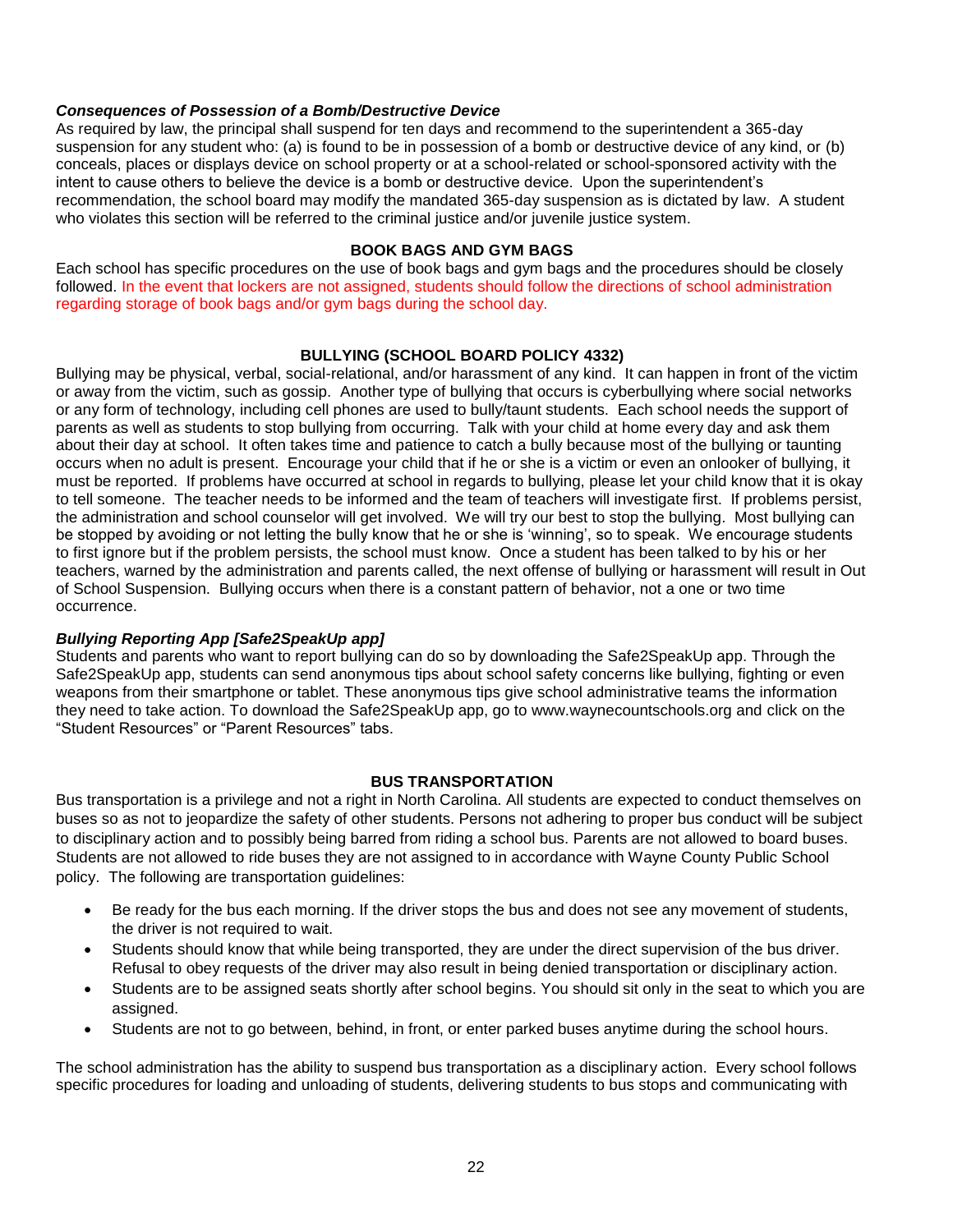parents about delays or bus changes. It is the responsibility of the parent and the student to familiarize themselves with those procedures.

Prior to boarding a school bus, students must self-monitor for symptoms of COVID-19. Students who have COVID-19 symptoms, diagnosis, or who have been directed to quarantine due to exposure to a person who has tested positive for COVID-19 must not come to school. On school buses, students must face forward *and are required to wear a cloth face mask per CDC order.* Hand sanitizer will be provided to all bus passengers. \*NOTE: COVID-19 policy or legislation may require changes to transportation regulations

#### **CAFETERIA PAYMENT POLICY**

**Community Eligibility Provision (CEP) Meal Program Applies to all schools.** For the 2021-2022 school year, CEP middle schools have been recognized as a qualified recipient and awarded participation in the Community Eligibility Provision meal program which will ensure that each student receives breakfast and lunch at NO COST. Applications for free or reduced lunch meals will not be distributed this year. All students who wish to eat in the cafeteria will receive their meals at no cost and will not have to complete and submit a meal application.

Students may not charge a la carte items, such as snacks. Adults and visitors may not charge meals or a la carte items.

COVID-19 Pandemic Statement: A nationwide waiver to allow the Seamless Summer Option through school year 2021-2022 has been provided by USDA. USDA waiver #85 will allow school food authorities to participate under the SSO option during COVID-19 operations throughout the traditional 2021-22 SY facilitating the safe provision of meals by eliminating the need to collect meal payments, including cash payments at all school sites for students. All meals will be provided at no cost to students countywide.

#### **CHANGING CLASSES (ACCEPTABLE HALL BEHAVIOR)**

Students should remember to keep to the right side of halls in order for traffic to move smoothly. Students are also asked not to stop in the middle of hallways for conversations with classmates and friends during class change periods. Students are not to block doorways. Your cooperation will curb congestion and prove beneficial to all involved. Students are expected to be in their classrooms on time.

#### **COUNSELING & SUPPORTIVE SERVICES**

School counseling programs are provided by the school system with the ultimate aim of improving student performance by implementing strategies and activities that support and maximize student learning; helping students to grow in their personal and social development; and providing a foundation for acquiring the skills that enable students to make a successful transition from school to the world of work. Counseling may be provided on an individual basis or in small or large groups. School counselors may refer students who have extensive needs or needs that go beyond the purpose of the counseling program to community resources.

Students may seek counseling or be referred by staff or parents. Any staff member who is aware that a student is contemplating suicide or is otherwise suffering from an emotional or psychological crisis must immediately notify the counseling program in accordance with any rules established by the superintendent or principal. Any counselor or other staff member who knows or has cause to suspect child abuse, neglect, dependency or death as a result of maltreatment must report the information as provided in policy 4240, Child Abuse – Reports and Investigations and as required by law.

Counseling programs are most effective when voluntarily entered into by a student. School officials and teachers may recommend a counseling program to help a student meet standards of conduct and academic performance established by the board and school system. However, students will not be required to attend individual or small group counseling sessions to address identified significant personal issues unless agreement has been reached with the parent and student in a behavior contract, an intervention plan or, for special education students, an individualized education plan. (See Student Behavior Policies (4300 series), policy 3420, Student Promotion and Accountability, and policy 3520, Special Education Programs/Rights of Students with Disabilities.

Information obtained in a session with a counselor may be privileged and protected from disclosure as provided by law. A counselor cannot be required to testify concerning privileged information unless, as provided by G.S. 8-53.4, the student waives the privilege or the court compels testimony as necessary to the proper administration of justice.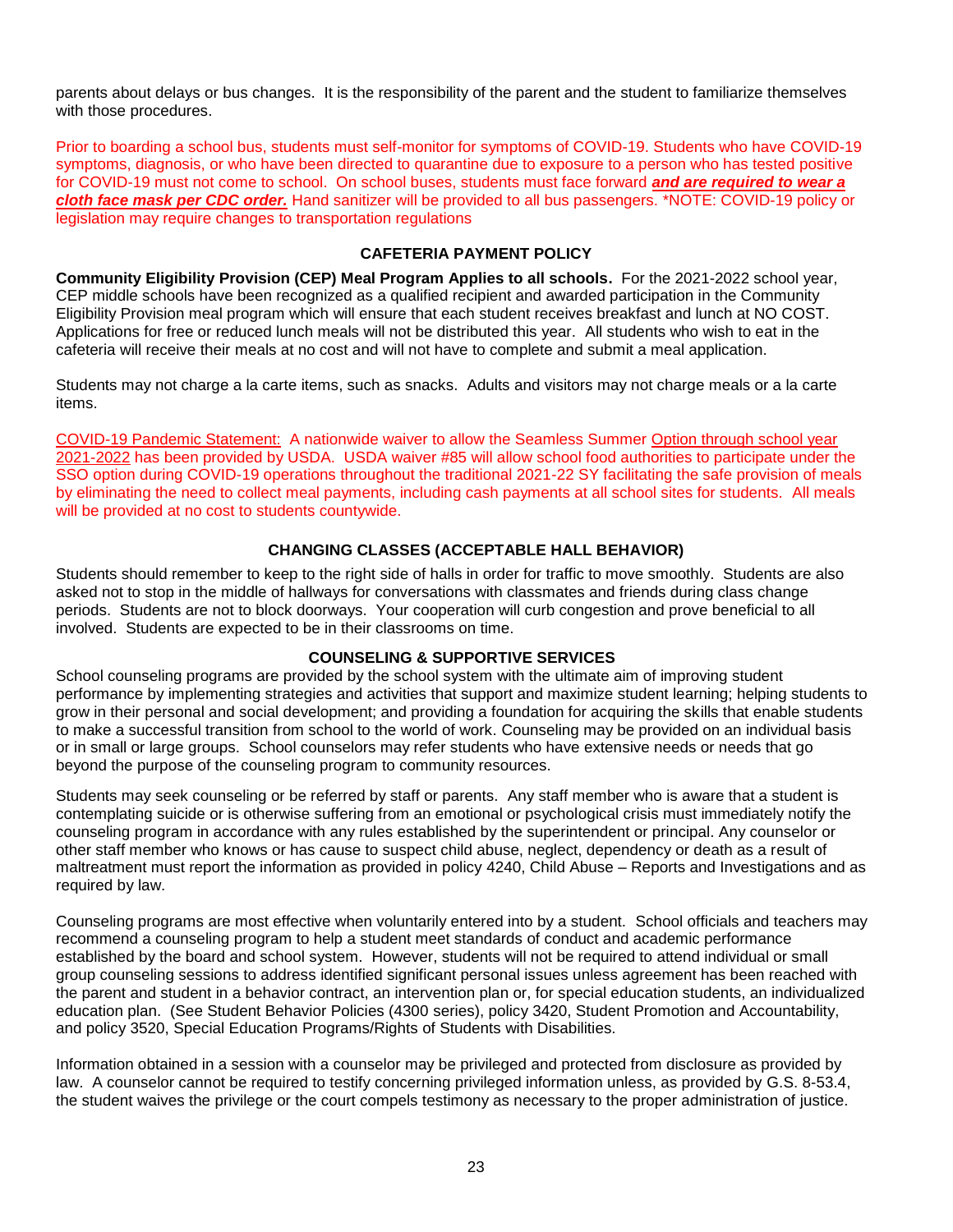The school counselor privilege does not, however, exempt the counselor from reporting child abuse as required by G.S. 7B-301. Any notation made by a counselor for his or her own use is a confidential document and is neither a public record nor a part of the student's record. Such confidential documents do not have to be shared with parents or others except as required by law. Any document prepared by a counselor that is shared or intended to be shared with other staff is considered an educational record of the student and is available to the parent or eligible student in accordance with policy 4700, Student Records.

#### **DIABETES STATEMENT**

North Carolina Senate Bill 911 requires guidelines for the development and implementation of individual health care plans for students with diabetes in North Carolina schools. Additional information on Senate Bill 911 is available at: [www.nchealthyschools.org.](http://www.nchealthyschools.org/) Forms may be requested for diabetes health plans in our school office.

#### **DISCIPLINE / STUDENT BEHAVIOR**

Each student has been issued a copy of the Wayne County Public Schools Policy 4300, "Code of Student Conduct" within this handbook. Additionally, this policy will be reviewed with students at the beginning of the school year and a signature of receipt by students and parents will be required. All policies relative to discipline and a safe and orderly school environment are available on the Wayne County Public Schools district website. If a student or parent cannot access the policies online, they may request a printed copy of any policy from the school.

#### **DRESS CODE**

#### **A. Standard Dress Code**

The Wayne County Public Schools Board of Education respects a student's right to choose his or her style of dress or appearance. However, the Board of Education will require that students adhere to standards of dress that are compatible with the requirement of a good school environment. All students are expected to be groomed and dressed appropriately for school and school activities. In the opinion of the principal or his/her designee, if a student's dress or appearance is such that it (1) disrupts the learning environment, (2) constitutes a threat to health or safety, (3) is construed as provocative or obscene, or (4) is lacking in cleanliness, the principal or the principal's designee may require the student and student's parent or guardian to take appropriate action to remedy the situation. Before receiving disciplinary consequences, a student who is not in compliance with this policy will be given a reasonable period of time to make adjustments so that he or she will be compliance.

The principal shall have the authority to implement the school dress code and appearance policy in a manner that is age appropriate, and reasonable consideration will be made for those students who, because of a sincerely held religious belief or medical reason, request a waiver of a particular guideline for dress or appearance. The waiver request must be in writing from the parent or guardian and must be approved by the principal or his/her designee. Reasonable accommodations shall be made by the principal to accommodate students involved in special duties, activities, or projects approved by the school. This would include but not be limited to: athletics, vocational classes and projects, P.E. classes, special events, or other activities that would allow for non-conforming dress on a school campus or during a school sponsored event.

Disciplinary action will be taken for any violation of the dress code in accordance with Policy 4300 Code of Student Conduct). Students who do not comply with the school dress code and appearance policy may be excluded from participating in certain school programs, including graduation ceremonies. (*Fowler vs. Williamson*, 39 N.C. App. 715, 251 S.E.2d 889 [1979].) Copies of the Student Dress Code and Appearance Policy will be made available to students and parents annually.

Specific guidelines listed below will apply to all students:

1. Shorts, skirts, dresses, or other clothing must be finger-tip length (reaching the mid-thigh), including when leggings or tights are worn. Clothing must not have holes exposing skin above finger-tip length (midthigh).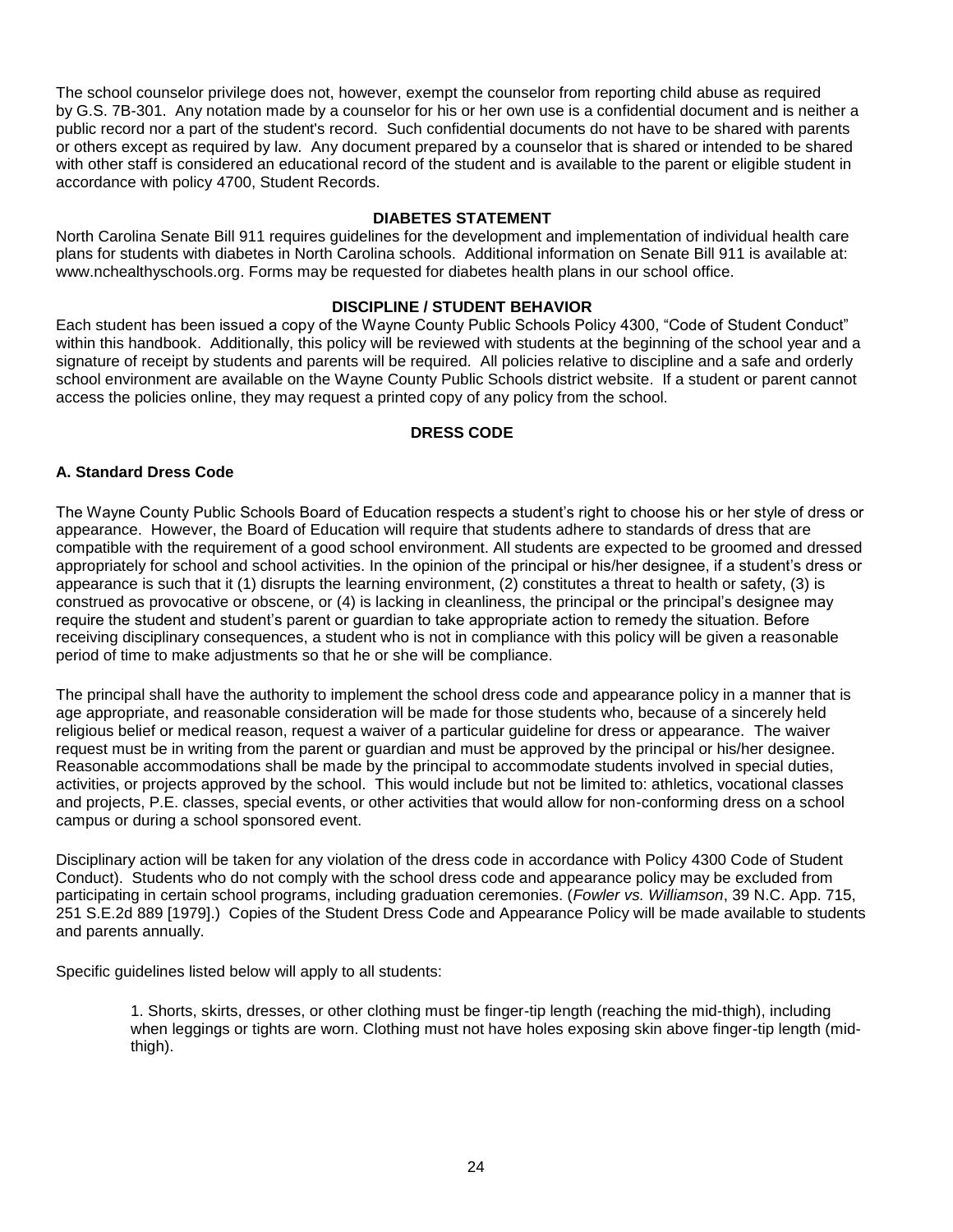2. Shirts, tops, and dresses must cover the top of the shoulder with at least a two-inch width strap, and fit closely under the armpits (Principal discretion may be used taking into consideration the age of the student.)

3. Shirts and tops should be long enough to cover the midriff when sitting or standing; and shirts, tops and dresses must be buttoned high enough to cover the chest and the back of the body cannot be exposed.

4. No sagging pants allowed and pants cannot be worn with the waistband below the hipbone.

5. Underwear, or the body typically covered by underwear, cannot be visible at any time, including under sheer, see-through, or mesh fabric.

6. Any form of attire which is indicative of gang affiliation is prohibited, including bandanas.

7. No hats, caps, hoods, or curlers can be worn inside school buildings.

8. Clothing will not be allowed that promotes alcoholic beverages, tobacco use, smoking, vaping, the use of controlled substances, depicts violence, is of a sexual nature, or is of a disruptive nature.

9. Shoes must be worn at all times and in accordance with special requirements such as P.E. classes, ROTC, science labs, etc. Shoes that have laces must be laced and tied.

Legal References: [G.S. 115C-](http://redirector.microscribepub.com/?cat=stat&loc=nc&id=115c&spec=288) 288; [115C-307;](http://redirector.microscribepub.com/?cat=stat&loc=nc&id=115c&spec=307) [115C-390.2.](http://redirector.microscribepub.com/?cat=stat&loc=nc&id=115c&spec=390.2)

Adopted: June 4, 2001 Revised: March 26, 2007; Revised: December 5, 201: Revised: July 10, 2017; Revised: July 23, 2018; Revised: December 16, 2019

#### **DRUG AND ALCOHOL POLICIES**

Drugs and Alcohol – Policy 4325 and Drug-Free Learning Environment and Workplace – Policy 7240: Please be advised that under these policies, there are certain requirements and opportunities for a student to receive treatment and rehabilitation from any problems as identified in the drug and alcohol abuse policies. Please feel free to ask the principal for these policies that will explain all details of required treatment and rehabilitation for your son or daughter. *Wayne County Public Schools is not responsible for any expenses related to these policies. It is the student/family's responsibility for any and all costs.*

#### **PESTICIDE USE**

Schools schedule pesticide use only when students are not on campus and on an "as needed" basis. Dates of pesticide use are kept in an IPM book, which is available to parents at their child's school upon request to review. Parents can request notification of school pesticide use. Notice of pesticide use will be made at least 72 hours in advance, to the extent possible.

#### **PRESCRIPTION MEDICATION**

An *Authorization For Medication To Be Given During School Hours* form from the doctor must be on file in the principal's office. A prescription container bearing the name of the student, the prescription number, the pharmacy telephone number, doctor's name, date, administering instructions and other pertinent data is needed. This should be on a prescription label secured to the container, and the only medicine placed therein would be that which was brought by the parent with the administering request. A statement must be on file in the principal's office by the parent to the effect that the local school and the Wayne County Board of Education will not be liable. The child is to report to the school office or other designated location at the proper time for administering of the medicine. Students requiring emergency medication and regularly administered medications, including asthma inhalers and emergency injections, will have access to their medicines while on field trips and while participating in other school sponsored activities. These students must also have authorization in writing.

#### **SAFE AND ORDERLY SCHOOL ENVIRONMENT**

An orderly environment is essential for teachers to instruct and for students to achieve. Students are encouraged to participate in school efforts to create a safe, orderly, and inviting environment. Principals and teachers have full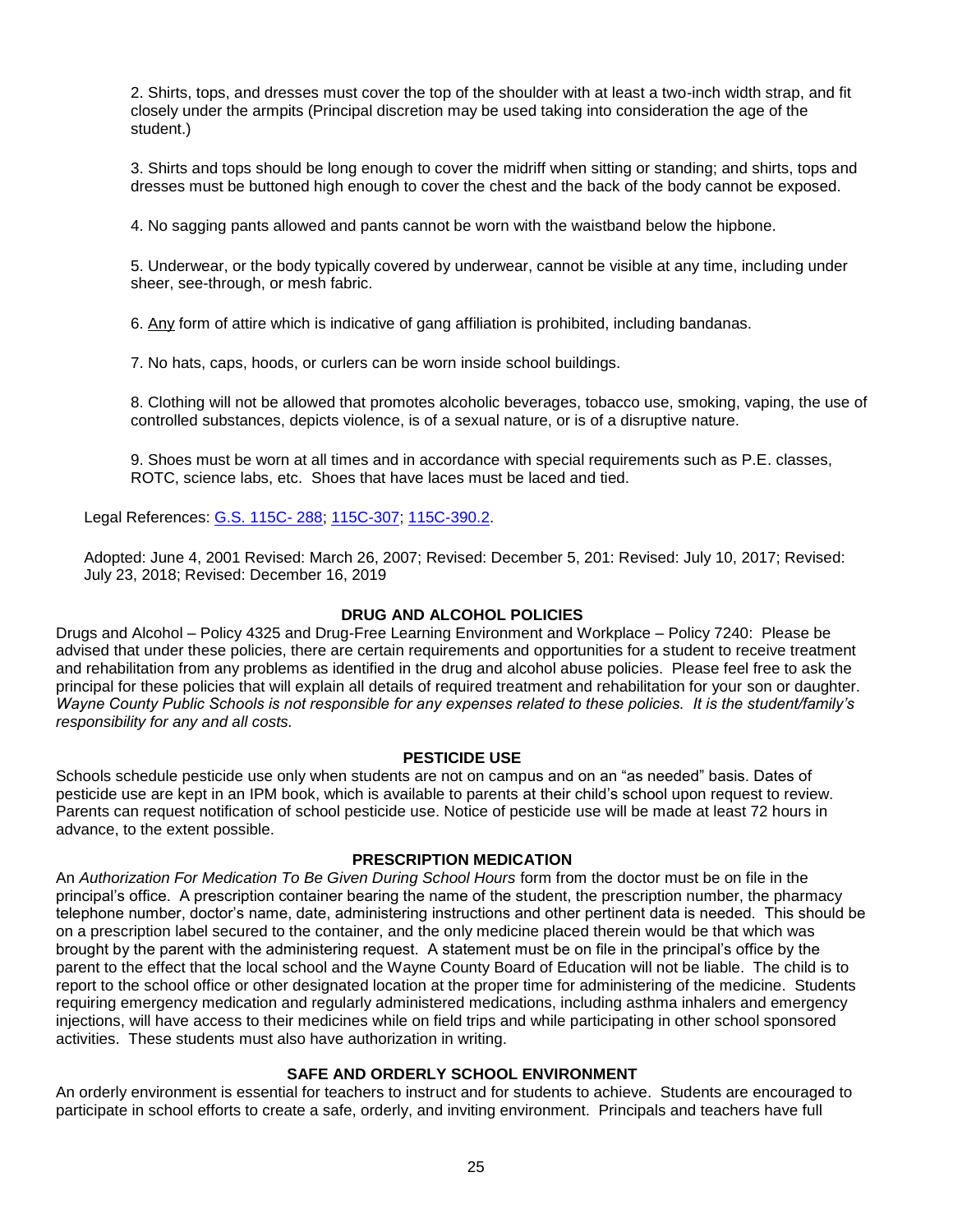authority, as provided by law, to establish and enforce standards and rules as necessary to create orderly schools and classrooms.

COVID-19 Guidelines recommend students wear cloth face masks and frequently wash their hands with soap and water (or use hand sanitizer). NOTE: these guidelines may be updated due to changes in board policy or state legislation.

#### *Crisis Plan*

Each school has developed a plan of action to handle a crisis or emergency situation should one arise.

#### *Drills*

Drill practice sessions are required for possible fires, tornados, and lock-down. Drill procedures and evacuation routes are posted in each room.

#### *Bullying (School Board Policy 4332)*

*See statement/information on page 24 of the School Handbook.*

#### *Search and Seizure*

School officials have the right to search students, student lockers, and/or student book bags in accordance with North Carolina General Statutes and under the conditions outlined in WCPS Board Policy No. 4343.

#### *Tobacco Products*

All Wayne County Public School facilities and properties are smoke free. If a student is caught with or in possession of tobacco products, vaping products, devices, or paraphernalia, disciplinary action will occur in accordance with Board Policy 4300 Code of Student Conduct.

#### *Weapons*

Students are forbidden from bearing or possessing a weapon or objects that appear to be imitations of a weapon on a school bus, on school grounds, or at any school function away from school. Parents and law enforcement officials will also be notified. Violation of this policy will result in immediate suspension with a recommendation to the superintendent for long-term suspension or disciplinary reassignment. Again, alternative school placement or expulsion could occur.

#### **SCHOOL CLOSINGS AND/OR DELAYS DUE TO EMERGENCIES AND/OR INCLEMENT WEATHER**

With inclement weather, there is a possibility that schools will be closed or delayed due to bad weather conditions. A decision to close or delay opening of schools will only be done after the Superintendent has completed a thorough investigation of the weather conditions in our area. Announcements will be made on local radio and area commercial TV stations as well as the school district's education channel (Time Warner Cable channel 18), the school district website [\(www.waynecountyschools.org\)](http://www.waynecountyschools.org/), WCPS Social Media channels (@WayneCountyPS on Twitter & Facebook), the WCPS Mobile APP, and via the district's instant messaging system. If weather conditions look threatening, parents should be sure to listen for announcements during the evening and during early morning hours. If there is an early dismissal due to weather and/or emergency conditions, bus runs and student pick-up will begin at the announced dismissal time.

#### **USE OF SECLUSION & RESTRAINT**

Principals, teachers, substitute teachers, voluntary teachers, teacher assistants, and student teachers may use reasonable force in the exercise of lawful authority to restrain or correct students and to maintain order; provided, however, that the use of corporal punishment is not permitted.

The Superintendent is authorized and directed to promulgate such administrative regulations and procedures as may be appropriate for the implementation of this policy and as may be appropriate for compliance with relevant federal and state laws.

Any employee, as provided herein, shall enjoy the full faith and support, including legal representation, of the Board of Education in the proper application of this policy, except for any action not in compliance with this policy and any and all administrative regulations and procedures pursuant thereto. Nothing herein contained shall be construed to repeal, abrogate, amend or otherwise change any other duly adopted policy or administrative procedure of Wayne County Public Schools.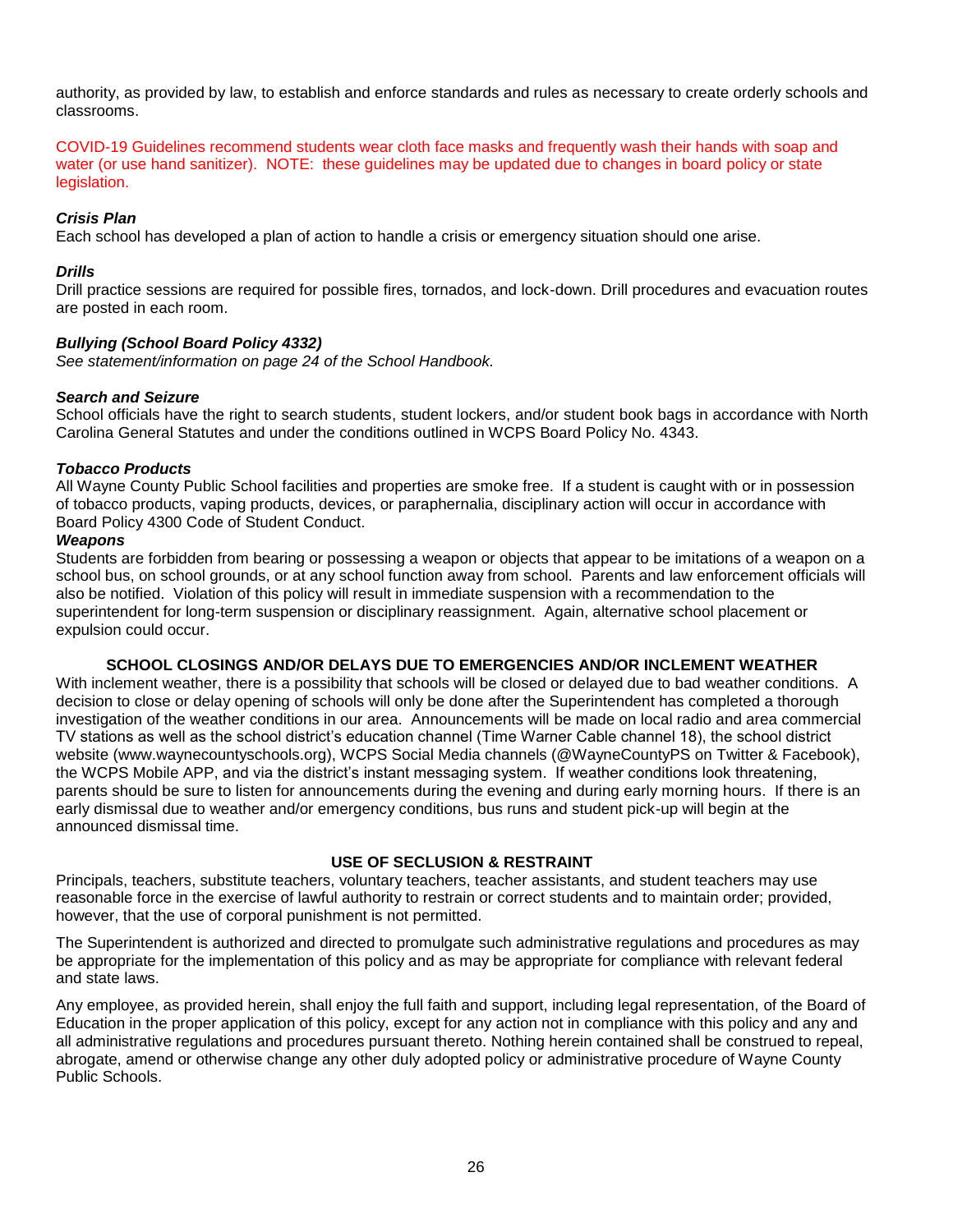NCGS 115C-391.1 defines the permissible use of restraint and seclusion in the public schools. Nothing in it modifies the rights of school personnel to use reasonable force as permitted under NCGS 115C-390.3 or modifies the rules and procedures governing student discipline under Article 27 of NCGS 115C.

#### **Physical Restraint**

Physical restraint of students by school personnel shall be considered a reasonable use of force when used in the following circumstances:

- As reasonably needed to obtain possession of a weapon or other dangerous object on a person or within the control of a person
- As reasonably needed to maintain order or prevent or break up a fight
- As reasonably needed for self-defense
- As reasonably needed to ensure the safety of any student, school employee, volunteer, or other person present; to teach a skill; to calm or comfort a student; or to prevent self-injurious behavior
- As reasonably needed to escort a student safely from one area to another
- If used as provided for in a student's IEP or Section 504 Plan or Behavior Intervention Plan
- As reasonably needed to prevent imminent destruction to school property or another person's property

NOTE: Except in the above circumstances, physical restraint of students is prohibited. Physical restraint shall not be considered a reasonable use of force when used solely as a disciplinary consequence.

#### **Mechanical Restraint**

Mechanical restraint of students by school personnel is permissible only in the following circumstances:

- When properly used as an assistive technology device included in the student's IEP or Section 504 Plan or Behavior Intervention Plan or as otherwise prescribed for the student by a medical or related service provider
- When using seat belts of other safety restraints to secure students during transportation
- As reasonably needed to obtain possession of a weapon or other dangerous object on a person or within the control of a person
- As reasonably needed for self-defense
- As reasonably needed to ensure the safety of any student, school employee, volunteer, or other person present

NOTE: Except as set forth above, mechanical restraint including the tying, taping, or strapping down of a student is prohibited and shall not be considered a reasonable use of force.

#### **Seclusion**

Seclusion of students by school personnel may be used in the following circumstances:

- As reasonably needed to respond to a person in control of a weapon or other dangerous object
- As reasonably needed to maintain order or prevent or break-up a fight
- As reasonably needed for self defense
- As reasonably needed when a student's behavior poses a threat of imminent physical harm to self or others or imminent substantial destruction of school property or another person's property
- When used as specified in the student's IEP, Section 504 Plan or Behavior Intervention Plan AND
	- $\circ$  The student is monitored while in seclusion by an adult in close proximity who is able to see and hear the student at all times
	- $\circ$  The student is released from seclusion upon cessation of the behaviors that led to the seclusion or as otherwise specified in the student's IEP or Section 504 Plan
	- $\circ$  The space to which the student is confined has been approved for such use by the local education agency
	- o The space is appropriately lighted
	- o The space is appropriately ventilated and heated or cooled
	- $\circ$  The space is free of objects that unreasonably expose the student or others to harm

NOTE: Except in the above circumstances, the use of seclusion is prohibited. Seclusion shall not be considered a reasonable use of force when used solely as a disciplinary consequence.

#### **Isolation**

Isolation is permitted as a behavior management technique provided that:

- The space used for isolation is appropriately lighted, ventilated, and heated or cooled
- The duration of the isolation is reasonable in light of the purpose of the isolation
- The student is reasonably monitored while in isolation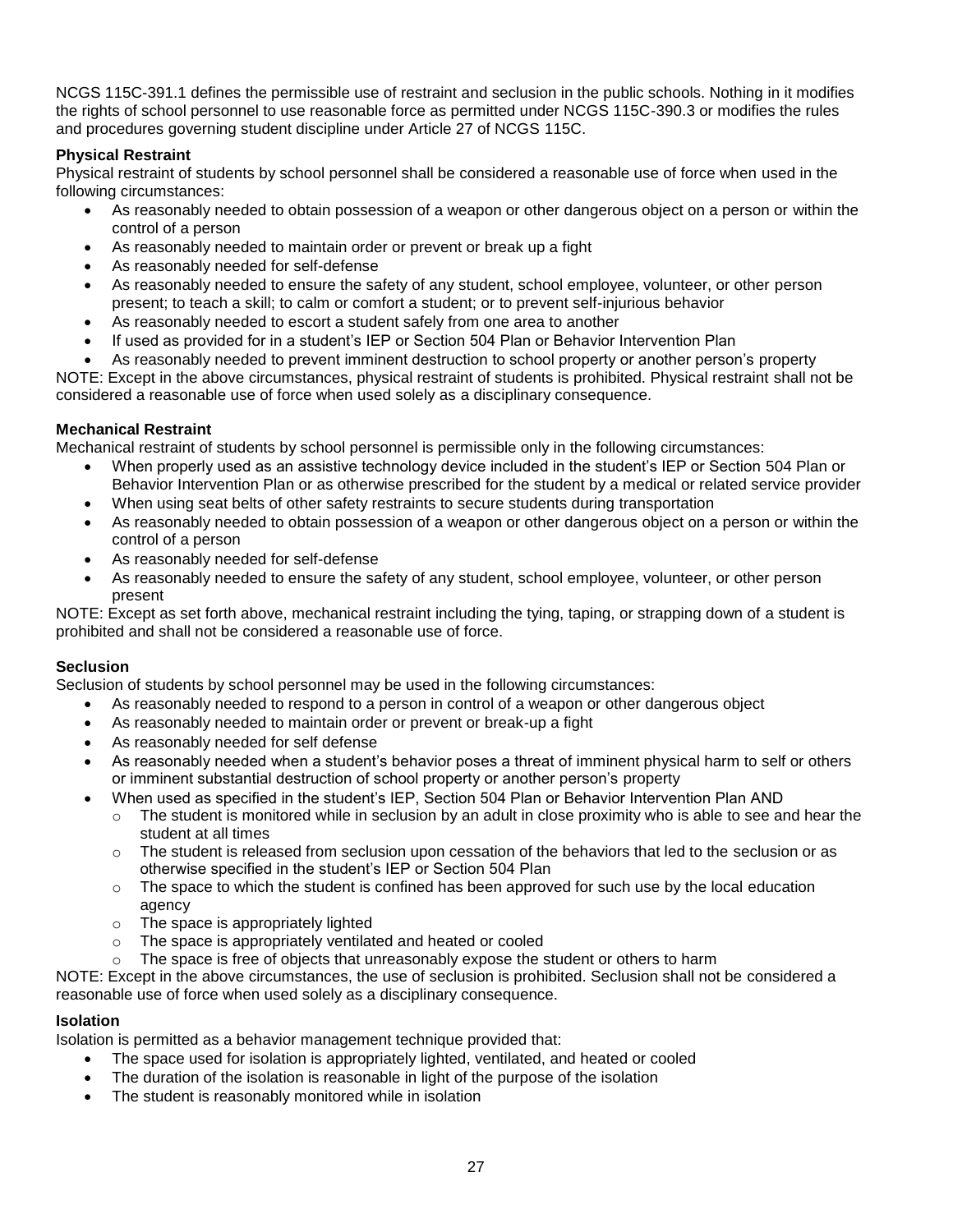• The isolation space is free of objects that unreasonably expose the student or others to harm

#### **Time Out**

Nothing in the above guidelines is intended to prohibit or regulate the use of timeout as a behavior management technique in which a student is separated from other students for a limited period of time in a monitored setting.

#### **Aversive Procedures**

Aversive procedures are prohibited. They are defined as a systematic physical or sensory intervention for modifying the behavior of a student with a disability which causes or may reasonably be expected to cause significant physical harm, serious, foreseeable psychological impairment, or obvious repulsion on the part of observers who cannot reconcile extreme procedures with acceptable standard practice.

#### **Notice and Reporting**

Notice of these requirements will be provided annually to parents in the School Handbook and to employees in the Employee Handbook.

School personnel shall promptly notify the principal or principal's designee of (1) any use of aversive procedures, (2) any prohibited use of mechanical restraint, (3) any use of physical restraint resulting in observable physical injury to a student, and (4) any prohibited use of seclusion that exceeds ten minutes or the amount of time specified on a student's Behavior Intervention Plan.

A principal or principal's designee with personal knowledge or actual notice of one of the above events shall promptly notify the student's parent or guardian and provide the name of a school employee with whom the parent or guardian can discuss the incident. The school shall provide the parent or guardian with a written report within a reasonable time, but in no event later than 30 days after the incident.

#### **Non-Retaliation**

No local board of education or employee of a local board of education shall discharge, threaten, or otherwise retaliate against another employee regarding that employee's compensation, terms, conditions, location, or privileges of employment because the employee made a report alleging a prohibited use of physical restraint, mechanical restraint, aversive procedure or seclusion unless the employee knew or should have known that the report was false.

#### **No Cause of Action**

According to NCGS 115C-391.1(k), nothing in the permissible use of seclusion and restraint law shall be construed to (1) create a private cause of action against any local board of education, its agents or employees, or against any institutions of teacher education or their agents or employees, or (2) to create a criminal offense.

#### **VISITORS AND PARENTS**

WCPS has traditionally had a welcoming policy towards visitors and parents on our campuses. There are marked visitor parking spaces in front of the main building for parents and visitor parking. Please use these marked spaces. Due to COVID-19 restrictions, for the safety and security of students and staff, all visitors are strongly encouraged to wear a face covering inside school facilities. Prior to arrival on campus, visitors must self-monitor for symptoms of COVID-19. Any individual who has COVID-19 symptoms, diagnosis, or who has been directed to quarantine due to exposure to a person who has tested positive for COVID-19 must not come onto the school campus

#### **WIRELESS COMMUNICATION DEVICES**

WCPS recognizes that cellular phones and other wireless communication devices have become an important tool through which parents communicate with their children. Therefore, in accordance with Policy 4318, students are permitted to possess such devices on school property so long as the devices are not activated, used, displayed or visible during the instructional day or as otherwise directed by school rules or school personnel. Administrators may authorize individual students to use wireless communication devices if deemed necessary. Teachers and administrators may authorize individual students to use the devices for instructional purposes in association with AR 3220 (Bring Your Own Device Initiative) provided that they supervise the students during such use. *Note***:** The use of wireless communication devices is restricted at any time for bus riders traveling to and from school. Wireless communication devices include, but are not limited to, cellular phones, electronic devices with internet capability, paging devices, two-way radios and similar devices.

#### *Consequences for unauthorized use*

School employees may confiscate any wireless communication devices that is visibly turned on, used, displayed or visible in violation of Policy 4318. In the absence of compelling and unusual circumstances confiscated wireless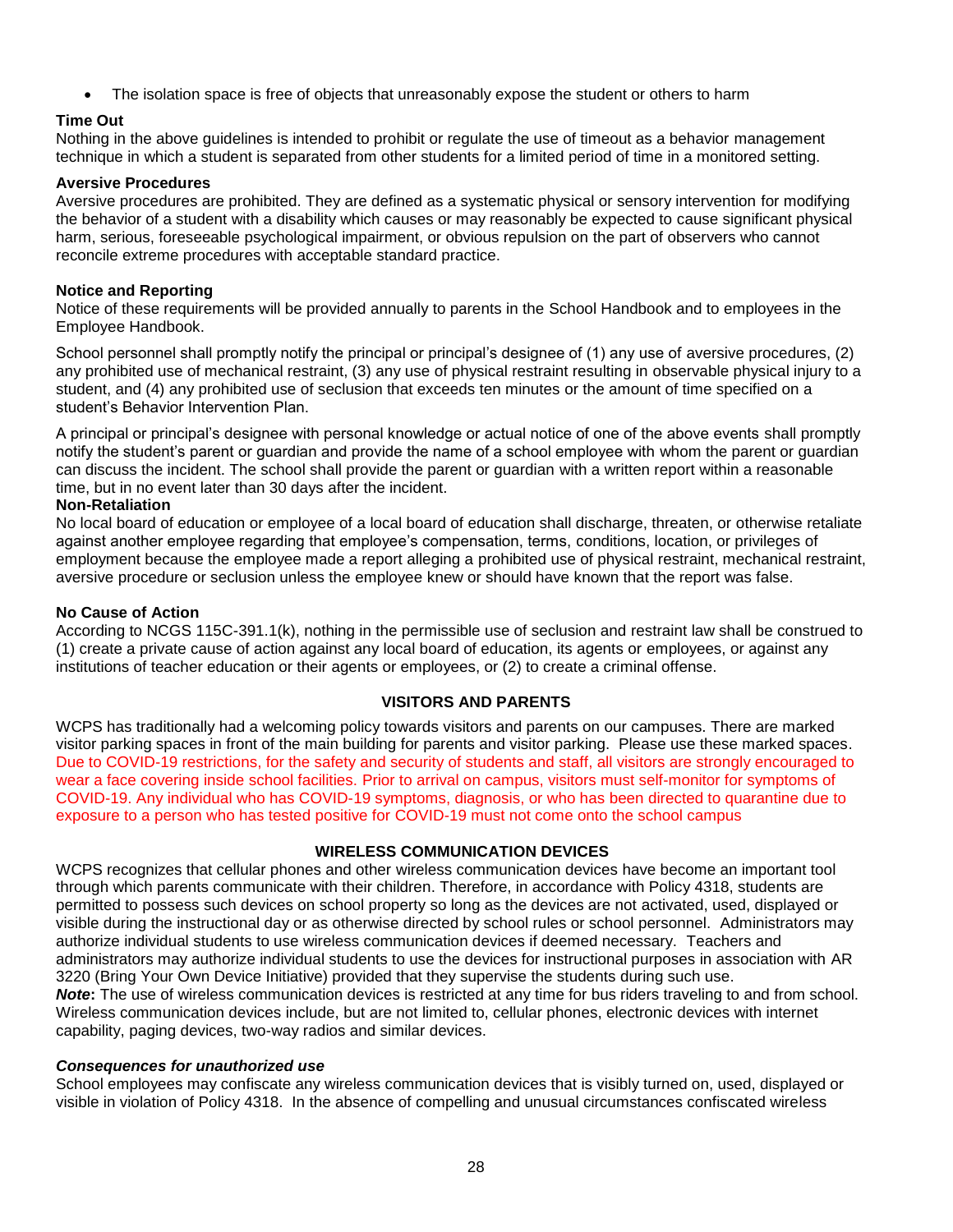communication devices may be returned to the student's parent or guardian, or to the student after a documented parent conference or contact. It is the student's responsibility to ensure that his/her cell phone or other wireless communication device is turned off completely and kept out of sight unless use has been authorized by appropriate school staff as described in the guidelines in Section A of this policy.

Violations of this policy will result in consequences consistent with Board Policy 4300, Code of Student Conduct.

# **Family Engagement**

#### **AUTOMATED NOTIFICATION SYSTEM**

All parents will automatically receive important announcements on their home phone from Wayne County Public Schools via the InstantConnect notification system. In addition to announcements about school closures and delays, parents will receive attendance calls when their child is absent. Parents can manage their own phone, email, and text message preferences within the PowerSchool Parent Portal [See below section for more information]. Parents are also encouraged to provide their child's school the most up-to-date contact information to receive notifications.

#### **ELECTRONIC FLYER DISTRIBUTIONS**

WCPS distributes flyers and other non-school materials electronically through the PeachJar system. Flyers will be able to be accessed via email and through the district website. Parents are encouraged to provide the school the most up-to-date contact information for their child in order to receive flyers and other important information electronically.

#### **POWERSCHOOL PARENT PORTAL**

Home Base is the statewide student information system, a web application that can be utilized by parents to stay informed of their child's educational progress. Through the portal, a parent can check on their child's assignments, grades, attendance reports and other pertinent information from any internet-connected computer, 24 hours a day, 7 days a week. Parents can also update their child's contact information. In order to access the PowerSchool Parent Portal, parents must first contact the data manager at their child's school to receive their username and password. Afterwards, parents can sign in to the PowerSchool Parent Portal under the "Parent Resources" tab on the district website.

#### **MOBILE, APP, SOCIAL MEDIA & WEBSITE**

Wayne County Public Schools routinely communicates with parents and other stakeholders through electronic communication tools, such as those listed in the inside cover of this handbook. Individual schools and classrooms may use additional tools to communicate with parents, and will communicate that information when applicable.

#### **PUBLICATION & RECOGNITION OF STUDENT WORK**

Each school highlights student work through a variety of ways for parents and/or the community, including educational displays/exhibits such as those at Berkeley Mall or Wayne Regional Agricultural Fair, displays at the WCPS administrative offices and/or in local businesses, and most notably through the online Wayne Collection (a digital book that highlights select student artwork and written work from every school). Additionally, there are times when an individual image of a student is shared online or with the news media to highlight an achievement or some other recognition of work. Parents/Guardians WHO DO NOT want to have their child's individual image, achievements, or student work exhibited/recognized online by their school or the district should complete AR 3226-R Parent Request for Non-Publication Form and turn it in to their child's school.

#### **SCHOOL VOLUNTEERS**

School volunteers make valuable contributions to the learning process and the educational goals of the school district. Due to COVID-19, specific screening policies will be required for any personnel, including volunteers, who may be needed for events on the school campus. Prior to arriving at the school campus, volunteers must self-monitor for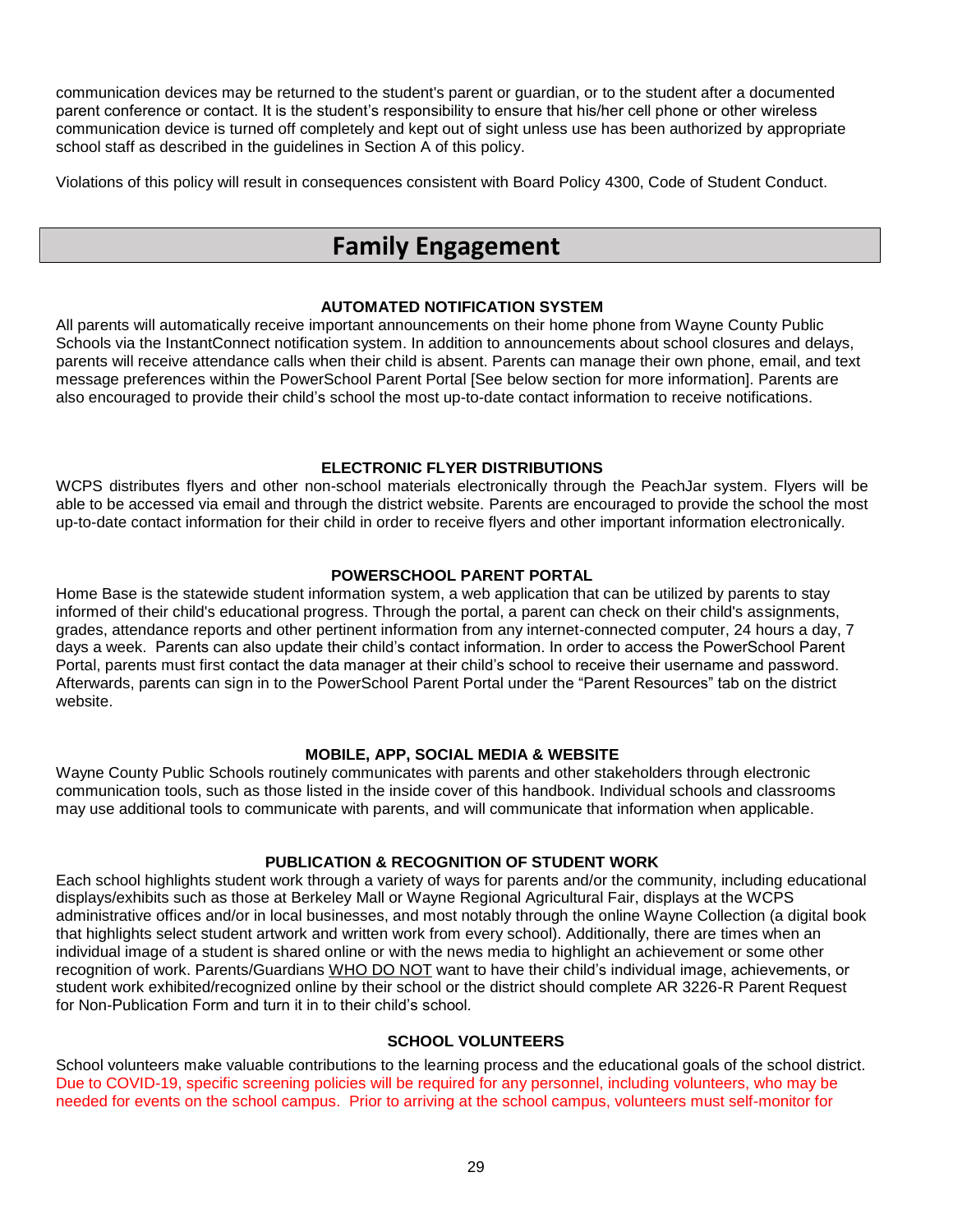symptoms of COVID-19. Any individual who has COVID-19 symptoms, diagnosis, or who has been directed to quarantine due to exposure to a person who has tested positive for COVID-19 must not come onto the school campus. Cloth face masks and social distancing (maintaining 6 feet of separation between adults, and between students and adults) are strongly recommended for all adults on school campuses at all times

#### **Becoming a school volunteer**

WCPS parents and family members interested in becoming a school volunteer must complete an online application and adhere to a background check. For more information, and to access the online application form, go to the district website, www.waynecountyschools.org and click on the "Community Resources" tab.

#### **Classifications of school volunteers:**

*General Volunteer* — Assist with general office duties; assist with bulletin boards; make general copies; office greeter, answer office phones; assist with school events; chaperone school dances, serve as exam proctor; etc.

*Classroom Volunteer* — Assist students; assist with small projects in the classrooms; help teacher prepare materials for class; tutoring; review homework assignments; etc.

*Field Trip Volunteer* — Assist with school sponsored field trips as a chaperone.

#### **Leave for parent & engagement in schools**

In accordance with *North Carolina General Statute 95-28.3 Leave for parent involvement in schools,* employers shall grant four hours per year leave to any employee who is a parent, guardian, or person standing in loco parentis of a school-aged child so that the employee may attend or otherwise be involved at that child's school. However, any leave under this section is subject to the following conditions:

- 1. The leave shall be at a mutually agreed upon time between the employer and the employee.
- 2. The employer may require an employee to provide the employer with a written request for the leave at least 48 hours before the time desired for the leave.
- 3. The employer may require that the employee furnish written verification from the child's school that the employee attended or was otherwise involved at that school during the time of the leave.

#### *Disclaimer*

*Any item in this handbook that conflicts with Board of Education policy shall be superseded by board policy. All Wayne County Board of Education policies are available online at [www.waynecountyschools.org](http://www.waynecountyschools.org/) and can be found by clicking on the Board Policies link under "Student Resources" and "Parent Resources" tabs.*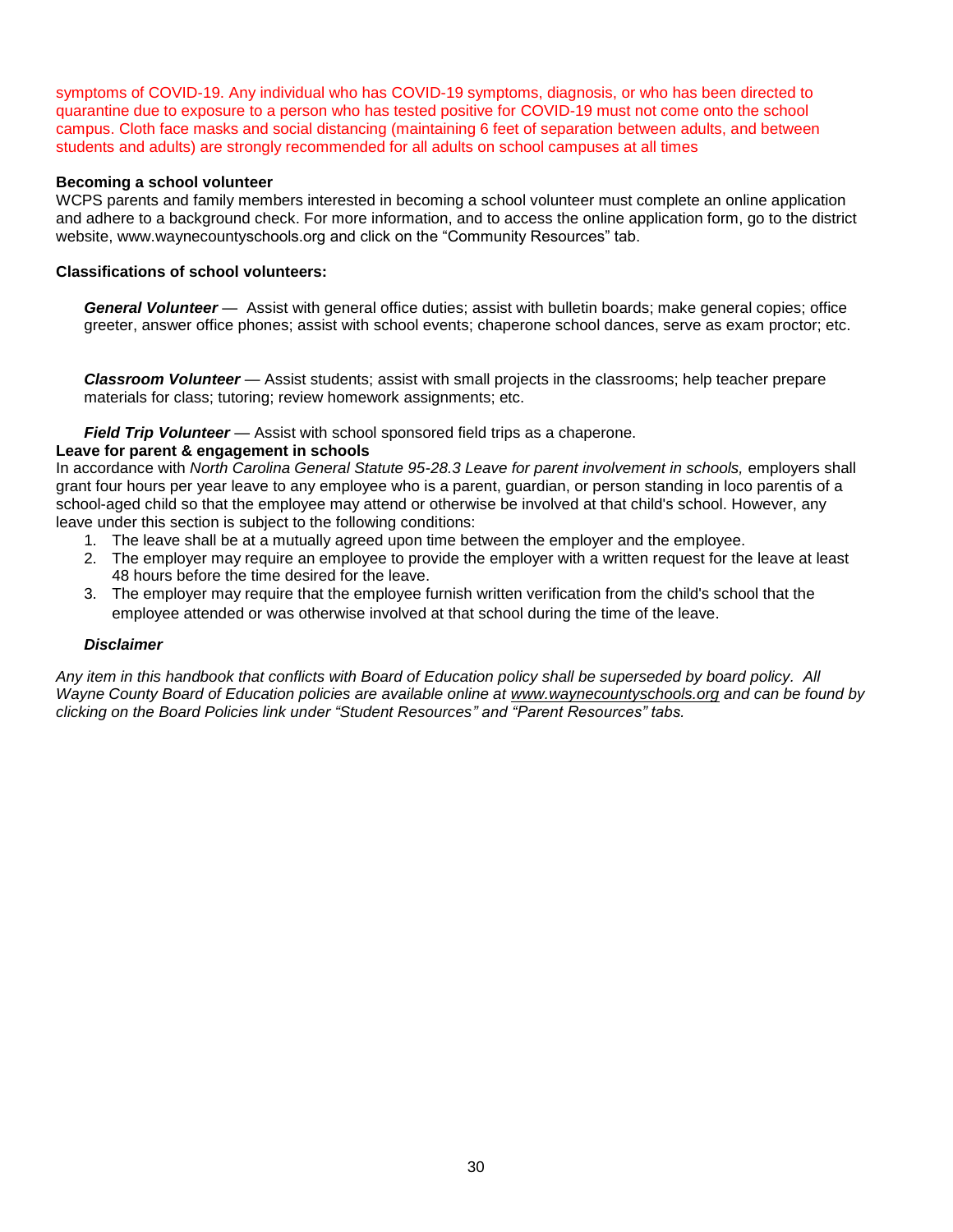# School Directory

| <b>WCPS Administrative Offices</b>                                       |                                                        |                                        |  |  |  |  |
|--------------------------------------------------------------------------|--------------------------------------------------------|----------------------------------------|--|--|--|--|
| 2001 E. Royall Ave, Goldsboro, NC 27534<br>Phone: 919-731-5900           | <b>Office Hours:</b><br>8:00 AM - 5:00 PM              |                                        |  |  |  |  |
| <b>Brogden Primary (PK-4)</b>                                            |                                                        |                                        |  |  |  |  |
| 2253 Old Mount Olive Hwy, Dudley, NC 28333<br>Phone: 919-705-6020        | <b>Opening / Dismissing Time:</b><br>7:30 AM / 2:45 PM | Principal:<br>Na'Tale Nelson           |  |  |  |  |
| <b>Carver Elementary (PK-4)</b>                                          |                                                        |                                        |  |  |  |  |
| 400 Old Seven Springs Rd, Mount Olive, NC 28365<br>Phone: 919-658-7330   | <b>Opening / Dismissing Time:</b><br>7:30 AM / 2:45 PM | Principal:<br>Karla Smith              |  |  |  |  |
| <b>Carver Heights Elementary (3-5)</b>                                   |                                                        |                                        |  |  |  |  |
| 411 Bunche Dr, Goldsboro, NC 27530<br>Phone: 919-731-7222                | <b>Opening / Dismissing Time:</b><br>7:30 AM / 2:55 PM | Principal:<br>Winter Goodson           |  |  |  |  |
| <b>Eastern Wayne Elementary (PK-5)</b>                                   |                                                        |                                        |  |  |  |  |
| 1271 New Hope Rd, Goldsboro, NC 27534<br>Phone: 919-751-7130             | <b>Opening / Dismissing Time:</b><br>7:30 AM / 2:45 PM | Principal:<br><b>Robert Yelverton</b>  |  |  |  |  |
| <b>Fremont STARS Elementary (PK-5)</b>                                   |                                                        |                                        |  |  |  |  |
| 101 Pine St, Fremont, NC 27830<br>Phone: 919-242-3410                    | <b>Opening / Dismissing Time:</b><br>7:30 AM / 2:45 PM | Principal:<br>Kelly Langston           |  |  |  |  |
| <b>Grantham Elementary (K-4)</b>                                         |                                                        |                                        |  |  |  |  |
| 174 Grantham School Rd, Goldsboro, NC 27530<br>Phone: 919-689-5000       | <b>Opening / Dismissing Time:</b><br>7:30 AM / 2:45 PM | Principal:<br><b>Bill Joyner</b>       |  |  |  |  |
| <b>Meadow Lane Elementary (PK-4)</b>                                     |                                                        |                                        |  |  |  |  |
| 3500 E. Ash St, Goldsboro, NC 27534<br>Phone: 919-751-7150               | <b>Opening / Dismissing Time:</b><br>7:30 AM / 2:45 PM | Principal:<br>Antoinette Ward          |  |  |  |  |
| CDSP @ Meadow Lane Elementary (PK-5)                                     | <b>Opening / Dismissing Time</b><br>8:00 AM / 2:00 PM  |                                        |  |  |  |  |
| <b>North Drive Elementary (PK-2)</b>                                     |                                                        |                                        |  |  |  |  |
| 1108 North Drive, Goldsboro, NC 27530<br>Phone: 919-731-5950             | <b>Opening / Dismissing Time:</b><br>7:30 AM / 2:45 PM | Principal:<br>Charlenna Bennett-Carter |  |  |  |  |
| <b>Northeast Elementary (PK-5)</b>                                       |                                                        |                                        |  |  |  |  |
| 4665 NC 111 N, Pikeville, NC 27863<br>Phone: 919-705-6030                | <b>Opening / Dismissing Time:</b><br>7:30 AM / 2:45 PM | Principal:<br>Julie West               |  |  |  |  |
| <b>Northwest Elementary (K-5)</b>                                        |                                                        |                                        |  |  |  |  |
| 1769 Pikeville/Princeton Hwy, Pikeville, NC 27863<br>Phone: 919-242-3419 | <b>Opening / Dismissing Time:</b><br>7:30 AM / 2:45 PM | Principal:<br>Sheila Wolfe             |  |  |  |  |
| <b>Rosewood Elementary (K-5)</b>                                         |                                                        |                                        |  |  |  |  |
| 126 Charlie Braswell Rd, Goldsboro, NC 27530<br>Phone: 919-705-6040      | <b>Opening / Dismissing Time:</b><br>7:30 AM / 2:45 PM | Principal:<br><b>Charles Smith</b>     |  |  |  |  |
| <b>School Street Early Learning Center (PK only)</b>                     |                                                        |                                        |  |  |  |  |
| 415 S. Virginia St, Goldsboro, NC 27530<br>Phone: 919-731-5960           | <b>Office Hours:</b><br>8:00 AM - 4:00 PM              | Coordinator<br>Karen Whichard          |  |  |  |  |
| <b>Spring Creek Elementary</b>                                           |                                                        |                                        |  |  |  |  |
| 1050 St. John Church Rd, Goldsboro, NC 27534<br>Phone: 919-751-7155      | <b>Opening / Dismissing Time:</b><br>7:30 AM / 2:45 PM | Principal:<br>Lori Goodman             |  |  |  |  |
| <b>Tommy's Road Elementary</b>                                           |                                                        |                                        |  |  |  |  |
| 1150 Tommy's Rd, Goldsboro, NC 27534<br>Phone: 919-736-5040              | <b>Opening / Dismissing Time:</b><br>7:30 AM / 2:45 PM | Principal:<br>Tameka Allen             |  |  |  |  |